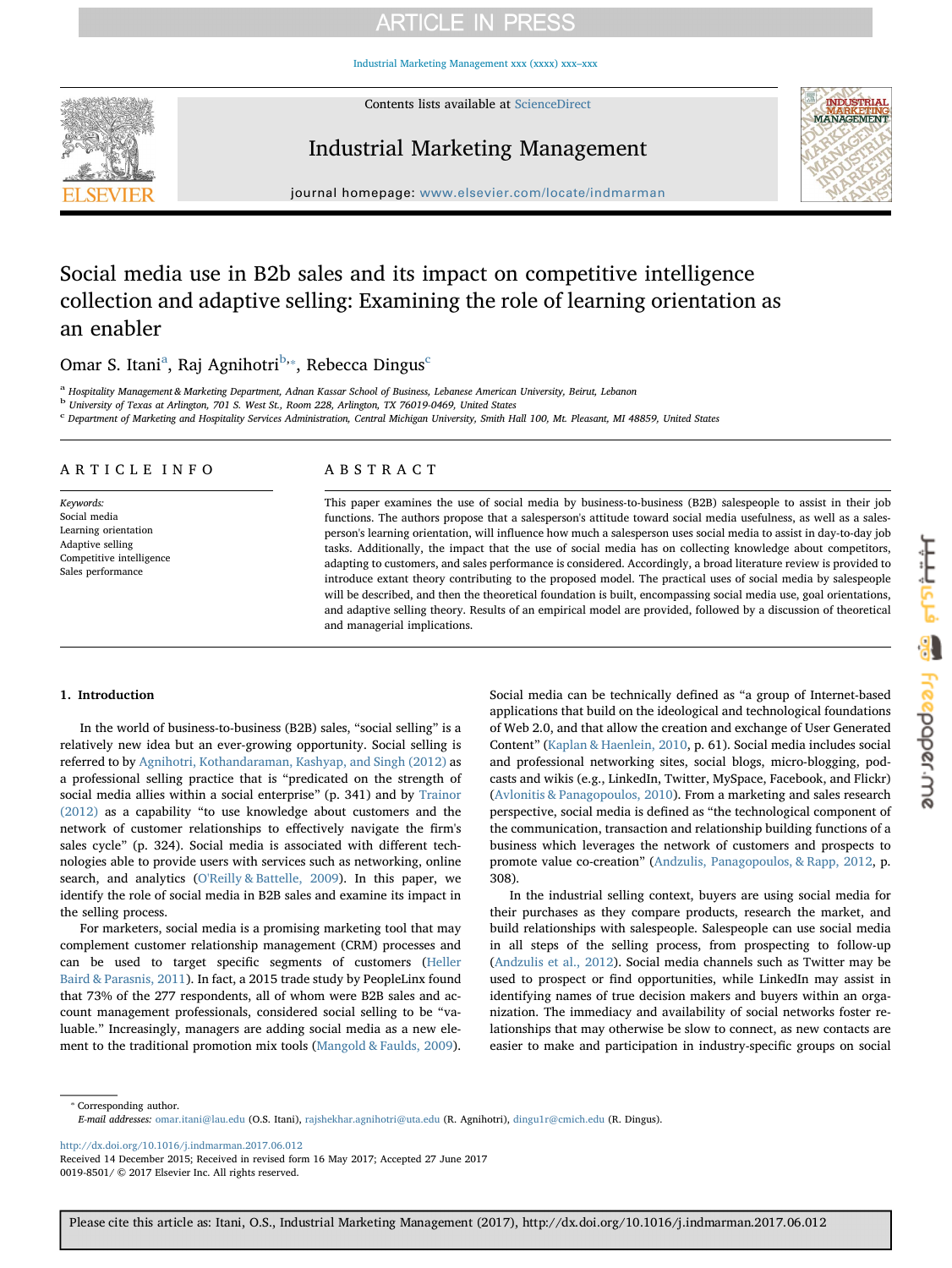networks reduces the amount of screening that takes place in the formation of more traditional relationships ([Quinton & Wilson, 2016](#page-14-4)). Overall, buyer-seller relationships can be enriched with the two-way communication mode provided by social media.

However, even though salespeople agree that social media is valuable [\(PeopleLinx, 2015\)](#page-14-5) and there is support for using social media throughout the selling process [\(Andzulis et al., 2012\)](#page-13-2), a recent study finds that selling organizations are slower to adopt social media than expected ([Moncrief, Marshall, & Rudd, 2015](#page-14-6)). Rather than at an organizational level, social media use in B2B sales is becoming popular at the salesperson level as an individual initiative. It is important to note that, while salespeople may have a private account for their own personal use on social media platforms, the current research focuses on salespeople connecting through social media in a professional context. At this level, use of social media is aimed "to generate content (e.g., blogs, microblogs, wikis) and develop networks (e.g., social networks, online communities)" ([Agnihotri et al., 2012](#page-13-0), p. 334) for greater interaction with customers and prospects.

The growing acceptance of social media among the sales force has been credited to its potential usefulness for developing and sustaining networks within and outside organizations [\(Agnihotri, Dingus, Hu, & Krush, 2016;](#page-13-3) [Marshall, Moncrief, Rudd, & Lee, 2012; Rapp, Beitelspacher,](#page-13-3) [Grewal, & Hughes, 2013; Rodriguez, Peterson, & Krishnan, 2012\)](#page-13-3). Additionally, social media helps salespeople to prospect across cultures and on an international level ([Quinton & Wilson, 2016](#page-14-4)). For example, salespeople wanting to build their professional network online within the United States (U.S.) will likely utilize LinkedIn, while Viadeo is used to attract professionals in France [\(Lacoste, 2016](#page-14-7)). Social media creates a more globallyavailable environment to increase potential leads, availability for conversations, and transfer of information to a broader audience.

An interesting gap in the academic literature on this topic exists, as there is limited research associated with the influence of social media on sales force practice ([Marshall et al., 2012\)](#page-14-8). The increased use of social media for business emphasizes the importance of developing a better understanding of users and their attitudes toward it ([Gangadharbatla, 2008\)](#page-13-4). But, majority of the studies examining salespeople's use of social media are conceptual ([Agnihotri et al., 2012;](#page-13-0) [Andzulis et al., 2012; Marshall et al., 2012; Trainor, 2012\)](#page-13-0). Very limited are empirical papers (please refer to [Table 1\)](#page-2-0) that test antecedents and outcomes of B2B salespeople using social media, but this line of enquiry is limited in scope as its setting is almost entirely on U.S.-based sales forces (e.g., [Rapp et al., 2013; Rodriguez et al., 2012\)](#page-14-9). To fill these research gaps, we pursue an empirical inquiry involving social media use in B2B sales and set our study in the non-western context of India, which is one of the fastest-growing economies.

#### 2. Identification of research question

While great opportunity exists for using social media, functions of social media platforms are what dictate their value and whether they acquire information [\(Singaraju, Nguyen, Niininen, & Sullivan-Mort,](#page-14-10) [2016\)](#page-14-10) or share information to achieve communication goals such as raising brand awareness [\(Wang, Hsiao, et al., 2016\)](#page-15-1). Social media networks extend the influence of salespeople and provide them with opportunities to enhance their behaviors and, in turn, their performance, as well as the opportunity to connect with customers on a new level. Additionally, social media provides an opportunity for a unique type of communication, as social listening may help salespeople see what is being said about their own brand and competitors. One of the main advantages of social media is the low cost associated with its use compared to that associated with other sales technologies deployed.

Few studies are found to empirically test the role of social media and its effects on the behaviors of salespeople, sales outcomes, and the general selling process [\(Andzulis et al., 2012\)](#page-13-2), especially in the B2B environment ([Michaelidou, Siamagka, & Christodoulides, 2011; Rapp](#page-14-11) [et al., 2013; Rodriguez et al., 2012; Swani, Brown, & Milne, 2014](#page-14-11)). This

### O.S. Itani et al. *Industrial Marketing Management xxx (xxxx) xxx–xxx*

is alarming, as sales executives foresee the potential of social media in facilitating and influencing salespeople's behaviors, competence, and success in today's technology-enabled marketplace (see Appendix  $A<sup>1</sup>$  $A<sup>1</sup>$  $A<sup>1</sup>$ ). At the same time, academia (e.g., [Agnihotri et al., 2012\)](#page-13-0) and industry (see Appendix A) agree on the fact that social media use has been limited at the salesperson level due to the lack of organization-wide social media strategies. Researchers have been slow in pursuing empirical academic research on social media in the B2B context and, thus, they offer little guidance to managers ([Wiersema, 2013](#page-15-2)).

This study examines the role of social media and its effects on the selling process in a B2B setting. [Table 1](#page-2-0) identifies the academic literature on social media that forms this paper's foundation. Theoretical advances provide valuable direction and guidance for organizations and managers integrating social media into their communications. Additionally, an overview of empirical work in the area is provided, describing each study as well as its respective sample and context.

Literature in the sales technology domain aids in exploring and defining antecedents and outcomes of salespeople's social media use in the B2B context. Additional factors include the quick speeds of social media interactions and the ability for senders to receive confirmation that messages have been read ([Wang, Pauleen, & Zhang, 2016](#page-15-3)). The use of social media has been discussed in the context of the learning process of salespeople [\(Rollins et al., 2014\)](#page-14-12), and previous literature suggests that the learning style of an individual is highly associated with social media adaption by the individual [\(Baird & Fisher, 2005; Dabbagh & Kitsantas, 2012\)](#page-13-5). This is especially relevant within the context of using new technology platforms because learning goal orientated individuals "enjoy the challenge of learning new features of the technology and develop self confidence in using the technology" ([Mun & Hwang, 2003,](#page-14-13) p. 437). Therefore, understanding the role that a salesperson's learning goal orientation plays in a social media context will be of significance to both theory and practice.

This study also examines outcomes of social media use. [Andzulis](#page-13-2) [et al. \(2012\)](#page-13-2) and [Moncrief et al. \(2015\)](#page-14-6) suggest that salespeople can use social media to support different steps in the selling process. Social media can increase the amount of information about competitors and customers that can be collected, which in turn can be used by salespeople to adapt their behaviors to suit different selling situations they may encounter. Social media provides salespeople with new approaches to reach potential customers [\(Inks, Schetzle, & Avila, 2011; Moore et al.,](#page-14-14) [2015\)](#page-14-14). Salespeople were found to deploy social media to support the different responsibilities they are required to complete in the selling process, from prospecting and handling objections to closing and following up [\(Moore et al., 2015\)](#page-14-15). Accordingly, the proposed framework also includes the effects of social media use on competitive intelligence collection, adaptive selling behavior and performance of salespeople.

Now that social media's presence in B2B sales has been introduced and the current study's research goals have been identified, a conceptual model will be formed. For this, we build upon the Theory of Reasoned Action [\(Ajzen & Fishbein, 1975](#page-13-6)) to relate antecedents and consequences to a salesperson's social media use. TRA has been used as a basis for other models such as the Technology Acceptance Model in general [\(Davis,](#page-13-7) [Bagozzi, & Warshaw, 1989](#page-13-7)), and sales technology and social media adaption in particular [\(Hsu & Lin, 2008\)](#page-14-16). Seven hypotheses are developed in a model based on academic research in marketing. [Fig. 1](#page-4-0) shows the conceptual model with all hypotheses. Results of the study are provided, and both theoretical and practical implications are discussed.

<span id="page-1-0"></span><sup>1</sup> To get a better understanding of the social media landscape within a B2B sales context, we conducted a minor data collection of a qualitative nature. Aligning with the relevant literature (e.g., [Jackson & Trochim, 2002](#page-14-17)), a survey instrument involving three open-ended questions was utilized. The questions (e.g., What do you think the current state of "Social Media in B2B Sales" in your organization's salesforce is?) assessed the current state of social media, associated challenges, opportunities and research needs. Utilizing the snowball sampling technique, six national/regional-level sales executives operating in the B2B area in India completed our survey. All the respondents were male and reported an average age of 46.5 (range from 37 to 51) years old. Please refer to Appendix A for more details.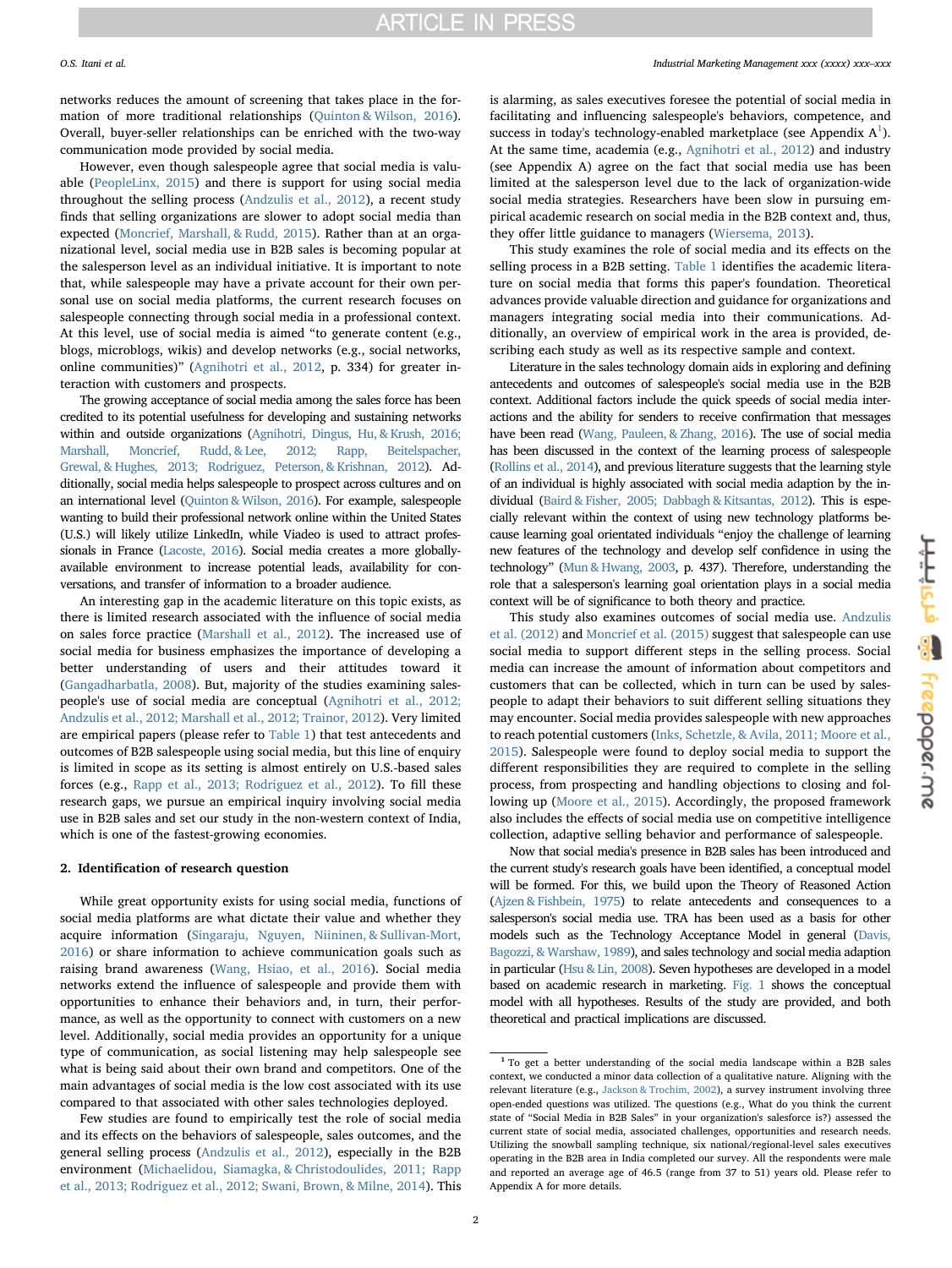Table 1 and 1 and 1 and 2 and 2 and 2 and 2 and 2 and 2 and 2 and 2 and 2 and 2 and 2 and 2 and 2 and 2 and 2 and 2 and 2 and 2 and 2 and 2 and 2 and 2 and 2 and 2 and 2 and 2 and 2 and 2 and 2 and 2 and 2 and 2 and 2 and Social media use in the academic sales literature.

| Paper                                               | Research type                               | Use of social media (SM) in the research                                                                                                                                                                                                                                                                                                       | (U.S. or International)<br>Sample | Context                      |
|-----------------------------------------------------|---------------------------------------------|------------------------------------------------------------------------------------------------------------------------------------------------------------------------------------------------------------------------------------------------------------------------------------------------------------------------------------------------|-----------------------------------|------------------------------|
| Agnihotri et al., 2012                              | Conceptual                                  | identifies how a salesperson's use of SM in the B2B environment can create value through the service behaviors of                                                                                                                                                                                                                              | $\stackrel{\triangle}{\geq}$      | B <sub>2</sub> B             |
| Agnihotri et al., 2016                              | Quantitative (survey-based)                 | When salespeople utilize SM to interact with customers, they improve communication of information, which<br>information sharing, customer service, and trust building.                                                                                                                                                                         | U.S.                              | B <sub>2</sub> B             |
| Andzulis et al., 2012                               | Conceptual                                  | Addresses varied definitions of SM, its role in business, challenges associated with using SM, and "ownership" of<br>SM within organizations. Provides an explanation of the sales process with respect to SM, aligning each popular<br>ultimately increases responsiveness and customer satisfaction.                                         | N/A                               | B <sub>2</sub> B             |
| Hanna, Rohm, & Crittenden, 2011                     | Conceptual                                  | Case study on the Grammy Awards' use of SM to engage a comprehensive, integrated marketing communications<br>campaign. Notable findings recommend managers to customize their SM ecosystem, identify and track key<br>medium to a specific step and purpose within the role of B2B selling.                                                    | N/A                               | N/A                          |
| Järvinen & Taiminen, 2016                           | Case study                                  | Acknowledging the relatively new availability of content marketing, this case study uses interviews and digital<br>content to show how marketing automation can use behavioral targeting and content personalization to generate<br>performance indicators, use a consistent story, realize SM can be effective in any budget, and be unique   | International                     | B <sub>2</sub> B             |
| Kaplan & Haenlein, 2010                             | Conceptual                                  | Aims to clarify the term "SM" with classification categories of collaborative projects, blogs, content communities,<br>social networking sites, virtual game worlds, and virtual social worlds. Building on this, advice is provided for<br>promising sales leads.                                                                             | N/A                               | N/A                          |
| Kietzmann, Hermkens, McCarthy, & Silvestre,<br>2011 | Conceptual                                  | relationships, reputation, and groups) and then directs firms on how to understand, interact with, and respond to<br>This framework provides a framework of seven building blocks (identity, conversations, sharing, presence,<br>companies employing SM with respect to using media and to being social.<br>varied SM activities in each one. | N/A                               | $\stackrel{\triangle}{\geq}$ |
| Lacoste, 2016                                       | Qualitative (interviews)                    | identity, reputation, connection, retention, and engagement. A key finding differentiates the use of SM by KAM<br>Investigating key account managers' (KAM) use of SM (specifically, LinkedIn and Viadeo), explores ideas of<br>versus salespeople, as KAMs do not rely on SM to nurture relationships.                                        | International (France)            | B <sub>2</sub> B             |
| Marshall et al., 2012                               | Qualitative (focus groups)                  | Addressing big changes in technology, emphasizes SM as a selling tool. Focus is given to building relationships<br>while integrating SM and also to the adjustment of being "always on" once SM is integrated into a salesperson's<br>repertoire of communications.                                                                            | U.S. & U.K.                       | B <sub>2</sub> B             |
| Michaelidou et al., 2011                            | Quantitative (survey-based)                 | new clients. Additionally, addresses the perceived lack of relevance of SNS in some sectors and the need to adopt<br>Examines how businesses use social networking sites (SNS) to accomplish brand objectives such as generating<br>metrics for assessment.                                                                                    | International (U.K.)              | B <sub>2</sub> B             |
| Moncrief et al., 2015                               | Conceptual                                  | advance of SM and its relevance to the sales force. Provides lessons sales managers need to know in order to<br>Addresses sales managers and focuses on how they should interpret, understand, and respond to the recent<br>embrace SM                                                                                                         | $\frac{A}{N}$                     | N/A                          |
| Moore, Raymond, & Hopkins, 2015                     | Quantitative (survey-based)                 | Compares B2B and B2C to identify differences in how they use different SM tools for job-related tasks. Also<br>examines differences in how sales managers and sales representatives utilize SM.                                                                                                                                                | U.S.                              | <b>B2B &amp; B2C</b>         |
| Quinton & Wilson, 2016                              | Qualitative (netnography and<br>interviews) | relationship ties. Advantages and disadvantages of participating in SM networks, as well as mannerisms that can<br>Focusing exclusively on LinkedIn, examines social networks and the tensions resulting in these business<br>enhance business performance, are identified.                                                                    | U.S. & International              | B <sub>2</sub> B             |
| Rapp et al., 2013                                   | Quantitative                                | Develops "SM use" measures at supplier, retailer, and customer levels to examine and encourage usage by supply<br>chain members, which positively impacts brand performance, retailer performance, and customer-retailer                                                                                                                       | U.S.                              | B <sub>2</sub> B             |
| Rodriguez et al., 2012                              | Quantitative (survey-based)                 | During SM's infancy, forward-thinking organizations were already using SM in their B2B sales process. This<br>research provides empirical evidence that SM positively impacts sales performance.<br>loyalty.                                                                                                                                   | U.S. & International              | B <sub>2</sub> B             |
| Rollins, Nickell, & Wei, 2014                       | Qualitative (netnography)                   | Exploring blogs maintained by salespeople, evidence is provided for how and why salespeople can learn from<br>reading and writing blogs. Recommendations are made for sales managers, as well as for blogging to be                                                                                                                            | Not specified                     | B <sub>2</sub> B             |
| Singaraju et al., 2016                              | Conceptual                                  | Utilizing resource integration, managers are addressed with respect to how value can be co-created by firms and<br>customers through SM platforms. Specific examples in prescribed SM platforms are provided, allowing managers<br>incorporated as a tool for sales training.                                                                  | N/A                               | N/A                          |
| Swani et al., 2014                                  | Empirical (content analysis)                | Focusing on Fortune 500 firms Twitter accounts, differences are identified between marketing strategies used for<br>to consider a hierarchy of the resources that various SM platforms offer.<br>B2B and B2C.                                                                                                                                  | U.S.                              | <b>B2B &amp; B2C</b>         |
| Trainor, 2012                                       | Conceptual                                  | Incorporates SM technologies to the traditional view of customer relationship management, addressing this new<br>"social CRM." Additionally, provides recommendations to managers on how integration of these technologies can<br>benefit business performance.                                                                                | N/A                               | N/A                          |
| Trainor, Andzulis, Rapp, & Agnihotri, 2014          | Quantitative (survey-based)                 | Studying social CRM as a firm-level capability, this study provides evidence of integrating SM with existing CRM                                                                                                                                                                                                                               | Not specified                     | B <sub>2</sub> B             |

# **ARTICLE IN PRESS**

<span id="page-2-0"></span>

(continued on next page)

(continued on next page)

**A HALLA COPPORTANT** 

3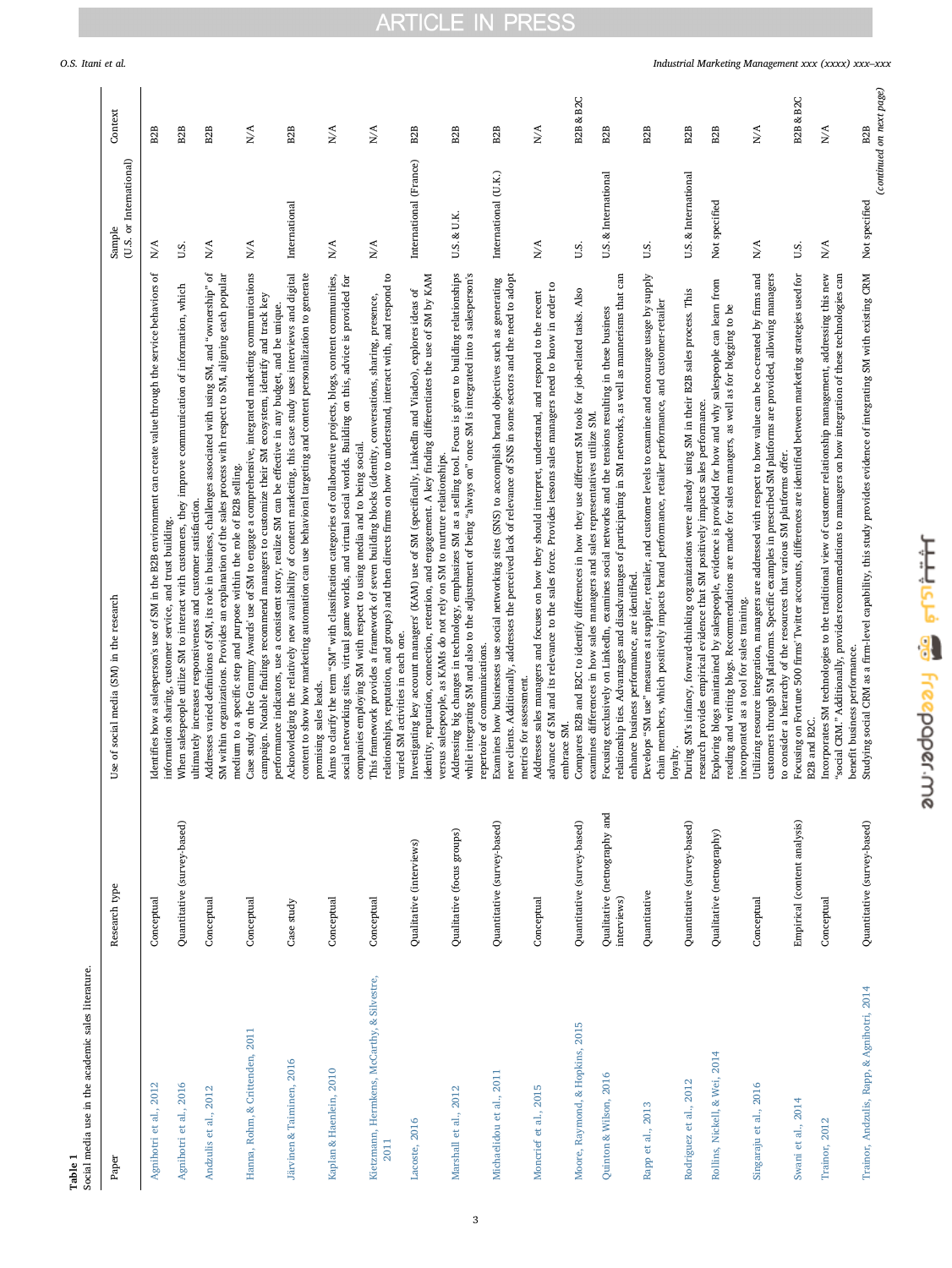| ٦<br>J |
|--------|

|                     | O.S. Itani et al.                        |                                                                                                     |                               |                                                                                                                                                                                                                                    | Industrial Marketing Management xxx (xxxx) xxx-xxx                                                                                                                                                                                                                                                                                                                                                                                                                                                                                                                                                                                                                                                                                                                                                                                                                                                                                                                                                                                                                                                                                                                                                                                                                                                                                                                                                                                                                                                                                                                                                                                                                                                                                                                                                                                                                                                                                                                                                                                                                                                                                                                                                                                                                                               |
|---------------------|------------------------------------------|-----------------------------------------------------------------------------------------------------|-------------------------------|------------------------------------------------------------------------------------------------------------------------------------------------------------------------------------------------------------------------------------|--------------------------------------------------------------------------------------------------------------------------------------------------------------------------------------------------------------------------------------------------------------------------------------------------------------------------------------------------------------------------------------------------------------------------------------------------------------------------------------------------------------------------------------------------------------------------------------------------------------------------------------------------------------------------------------------------------------------------------------------------------------------------------------------------------------------------------------------------------------------------------------------------------------------------------------------------------------------------------------------------------------------------------------------------------------------------------------------------------------------------------------------------------------------------------------------------------------------------------------------------------------------------------------------------------------------------------------------------------------------------------------------------------------------------------------------------------------------------------------------------------------------------------------------------------------------------------------------------------------------------------------------------------------------------------------------------------------------------------------------------------------------------------------------------------------------------------------------------------------------------------------------------------------------------------------------------------------------------------------------------------------------------------------------------------------------------------------------------------------------------------------------------------------------------------------------------------------------------------------------------------------------------------------------------|
|                     | Context                                  |                                                                                                     |                               |                                                                                                                                                                                                                                    | 3. Theoretical lens and model development                                                                                                                                                                                                                                                                                                                                                                                                                                                                                                                                                                                                                                                                                                                                                                                                                                                                                                                                                                                                                                                                                                                                                                                                                                                                                                                                                                                                                                                                                                                                                                                                                                                                                                                                                                                                                                                                                                                                                                                                                                                                                                                                                                                                                                                        |
|                     | (U.S. or International)<br>Sample        | B <sub>2</sub> B<br>Not specified                                                                   | B2B<br>International          | N/A<br>$\mathbb{N}/\mathbb{A}$                                                                                                                                                                                                     | The attitude-behavior relationship is well established in the litera-<br>ture. Ngai, Tao, and Moon (2015) recently developed a causal-chain<br>framework for social media research based on different theories such as<br>Theory of Reasoned Action (TRA) and Theory of Planned Behavior<br>(TPB), among others. In this framework, the attitude-behavior re-<br>lationship is proposed in the context of social media as per TRA. Atti-<br>tude is included in TRA (Ajzen & Fishbein, 1975) as a focal construct<br>that can affect performing the related behaviors. TPB, which is an ex-                                                                                                                                                                                                                                                                                                                                                                                                                                                                                                                                                                                                                                                                                                                                                                                                                                                                                                                                                                                                                                                                                                                                                                                                                                                                                                                                                                                                                                                                                                                                                                                                                                                                                                      |
|                     | Use of social media (SM) in the research | stems to improve customer relationships. Also, an index was developed to measure SM technology use, |                               | allowing respondents to identify and classify their SM activities.<br>Explores the role of social comparison and social identity in co-creation activities in the context of online<br>communities. Insights are provided for effe | tension of TRA, includes behavioral controls that moderate the influ-<br>ence of attitudes on behavior (Ajzen, 1985).<br>In line with social psychology literature, attitude is the relative<br>enduring evaluation of a certain object or behavior held by individuals<br>(Eagly & Chaiken, 1993). This evaluation includes beliefs about and<br>feelings toward a given entity, object or behavior (Breckler, 1984).<br>According to theory, individuals with favorable attitudes toward a<br>given entity, object, or behavior are likely to behave in certain ways<br>toward it. In other words, individuals act toward an entity or object in a<br>particular way, behaving according to the specific attitude they have<br>toward such the entity or behavior.<br>Both TRA and TPB are employed by empirical studies within the<br>social media research stream (e.g., Casaló, Flavián, & Guinalíu, 2010;<br>Chang & Zhu, 2011; Hau & Kim, 2011; Hsu & Lin, 2008). The specific<br>reason the proposed model is built upon TRA is that, in the current<br>context, salespeople's use of social media is considered as a volitional<br>behavior. Our consideration is based upon the sales literature, which<br>underscores the absence of social media strategy and controls at the<br>firm level (Gupta, Armstrong, & Clayton, 2011) and highlights the<br>salesperson's voluntary participation in social media activities<br>(Agnihotri et al., 2012).<br>Moreover, additional support to the possible relationship between<br>attitude toward social media and social media use is found within the<br>information processing model of media use and social information<br>processing theory. Based on social information processing theory<br>(Salancik & Pfeffer, 1978), which proposes that attitudes affect behavior<br>at work, Fulk, Steinfield, Schmitz, and Power (1987) developed the<br>information processing model of media use. According to this model,<br>the use of certain media tools (e.g., social media) is affected by users'<br>attitudes toward its usefulness. Individuals with strong attitudes toward<br>the use of a certain information technology vehicle (e.g., social media)<br>are more likely to accept it enthusiastically (Bhattacherjee & Sanford, |
|                     | Research type                            | Quantitative (survey-based)                                                                         | Interviews and Case Studies   | Conceptual                                                                                                                                                                                                                         | 2009). In our study, we argue that each salesperson is likely to form a<br>particular attitude toward the use of social media at work. This attitude<br>will, in turn, affect his or her actual use of social media. To examine this<br>argument, we propose a positive attitude-behavior relationship. The<br>testing of this relationship is important because researchers and prac-<br>titioners must enhance the awareness of social media use and the users'<br>attitudes with the increased use of social media in business<br>(Gangadharbatla, 2008) and B2B sales.<br>We incorporate salesperson learning<br>orientation<br>(Sujan,<br>Weitz, & Kumar, 1994) as an influencer as well as a moderator to the<br>link between attitude toward social media usefulness and the actual use<br>of social media technology. This approach is aligned with the sales<br>technology and social media literature, which posits that system char-                                                                                                                                                                                                                                                                                                                                                                                                                                                                                                                                                                                                                                                                                                                                                                                                                                                                                                                                                                                                                                                                                                                                                                                                                                                                                                                                                  |
| Table 1 (continued) | Paper                                    | Wang, Hsiao, et al., 2016                                                                           | Wang, Pauleen, and Zhang 2016 | Wiersema, 2013                                                                                                                                                                                                                     | acteristics can be influenced by different variables such as salesperson<br>characteristics, social influences and organizational characteristics<br>(e.g., Ngai et al., 2015). Specifically, we propose that the learning goal<br>orientation of a salesperson will affect the attitude of that salesperson<br>toward social media use. We contend that learning goal oriented<br>N/A: not applicable.<br>salespeople are more likely to view social media as useful on the job,<br>because they would view social media as a technology tool that pro-<br>vides them with unique learning opportunities, and they would enjoy<br>taking on challenges and discovering new pathways to improve their<br>performance of job tasks.                                                                                                                                                                                                                                                                                                                                                                                                                                                                                                                                                                                                                                                                                                                                                                                                                                                                                                                                                                                                                                                                                                                                                                                                                                                                                                                                                                                                                                                                                                                                                               |

# 3. Theoretical lens and model development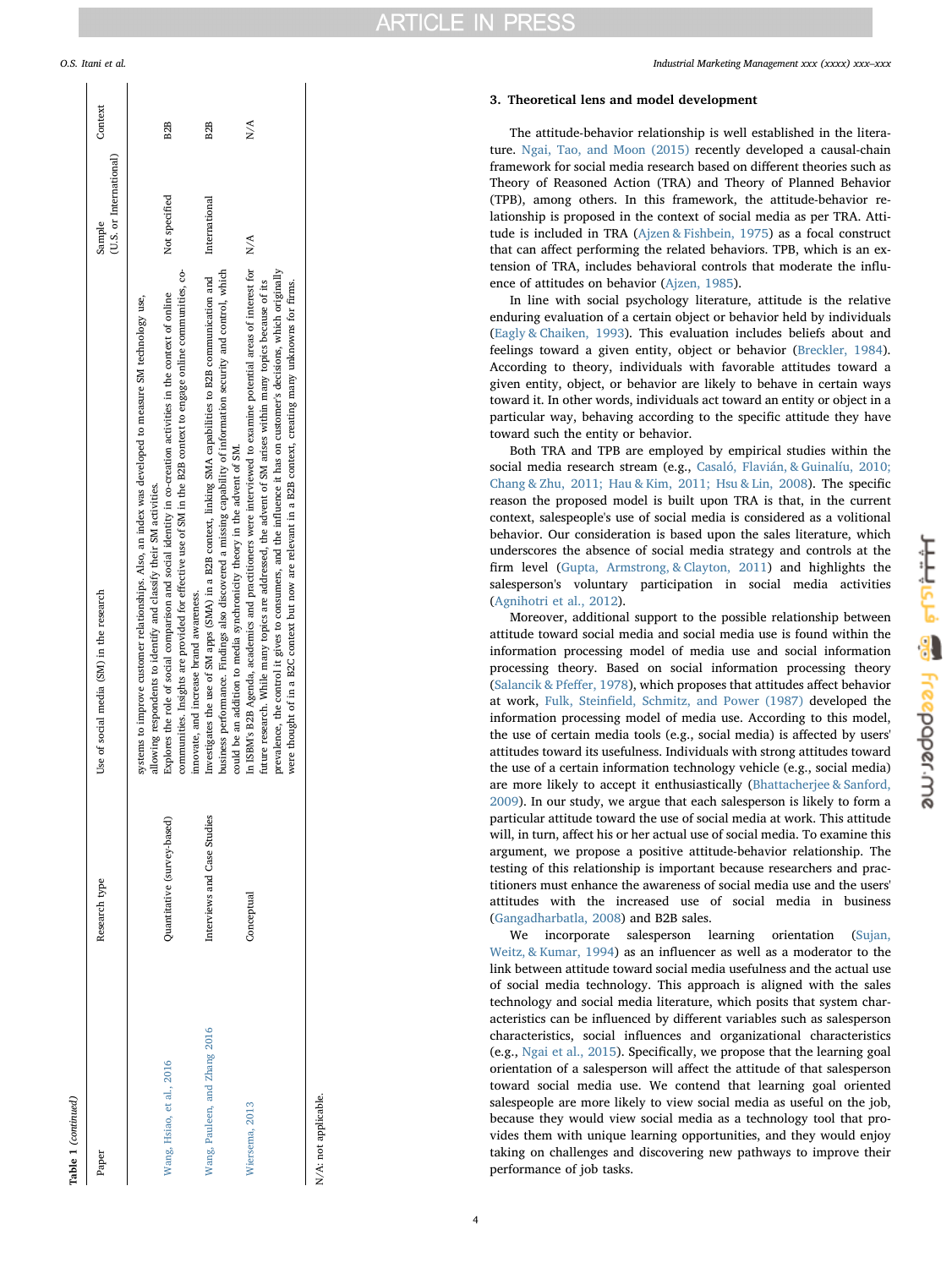#### Fig. 1. Conceptual model.

<span id="page-4-0"></span>

### 3.1. Learning goal orientation

Learning goal oriented salespeople have a specific need for learning ([Harris, Mowen, & Brown, 2005](#page-14-23)). Individuals with a learning goal orientation are interested in learning for the benefits and welfare associated with learning itself ([Payne, Youngcourt, & Beaubien, 2007](#page-14-24)). They focus on developing their abilities and skills to increase their competencies ([Colquitt & Simmering, 1998](#page-13-16)). Learning goal oriented people are open to accept changes at the personal as well as at the organizational level [\(Bettencourt, 2004\)](#page-13-17). In the past, researchers have applied learning goal orientation in predicting the utilization of new technologies at the individual ([Mun & Hwang, 2003](#page-14-13)) and the firm level ([Schilling, 2002](#page-14-25)). Considering social media a "new tool" where its impact on performance is still in its infancy, the focus of this study is on learning orientation.

The literature indicates that learning orientated individuals are attracted by challenges because of the learning opportunities these challenges can convey ([Ames & Archer, 1988; Dweck & Leggett, 1988](#page-13-18)). For that, learning oriented salespeople are committed to learning as their primary goal and use a lasting momentum to achieve it, and have the desire to excel at their job's tasks and to enjoy the discovery process, which amplifies their effort toward satisfying customers' needs ([Harris](#page-14-23) [et al., 2005\)](#page-14-23). Furthermore, having a learning goal orientation helps salespeople to better adapt to new work environments during times of organizational change ([Chonko, Jones, Roberts, & Dubinsky, 2002\)](#page-13-19).

Learning oriented salespeople are likely to perceive social media as a valuable tool that can support them at work and enhance their job performance. A primary focus of individuals with high learning orientation is on the process of attaining new abilities and skills ([Seijts,](#page-14-26) [Latham, Tasa, & Latham, 2004\)](#page-14-26) and viewing abilities as incremental skills that can be continuously enhanced by gaining knowledge and achieving competencies ([Wood & Bandura, 1989\)](#page-15-7). The willingness and capability to learn are shown in the tendency they have to acquire skills and abilities over time ([Zweig & Webster, 2004](#page-15-8)). Learning oriented salespeople enjoy the process of learning and try to apply what they learn at work [\(Harris et al., 2005; Sujan et al., 1994\)](#page-14-23). They also seek new methods and strategies to control the different situations they encounter ([Chai, Zhao, & Babin, 2012\)](#page-13-20) and value personal growth, learn how to sell more effectively, enjoy challenging conditions, and view innovative learning tools as important for success in their career [\(Sujan](#page-15-6) [et al., 1994](#page-15-6)).

Because learning goal oriented salespeople enjoy challenges and new methods, we expect them to have positive assessments of new opportunities to engage in their sales role. Similarly, those who perceive new opportunities as valuable are likely to have a learning goal orientation. As has been established conceptually, social media can be a productive avenue for salespeople to engage with the market, industry, and buyers. Thus, we propose the following hypothesis:

H1. Salesperson learning goal orientation will have a positive effect on attitude toward social media.

In general, people are more likely to use the technology that they think will help them achieve better job performance ([Davis, 1989](#page-13-21)). Salespeople who possess positive attitudes toward the use of a certain technology (e.g., social media) for the enhancement in their job performance are more likely to use it ([Avlonitis & Panagopoulos, 2005](#page-13-22)). Thus, the attitude toward social media should be translated into actual use which, in turn, may lead to an increase in job performance.

In this study we postulate that attitude, in terms of one's evaluations and feelings toward social media usefulness, is what drives behavior or actual use of it. [Bhattacherjee and Sanford \(2009\)](#page-13-15) argue that individuals with strong attitudes toward the use of a certain information technology vehicle (e.g., social media) are more likely to accept it enthusiastically. A stronger attitude toward social media should reveal an increased tendency to actually use social media at the salesperson level.

The attitude-behavior relationship is evidenced in social media research ([Casaló et al., 2010; Chang & Zhu, 2011; Hau & Kim, 2011;](#page-13-12) [Hsu & Lin, 2008\)](#page-13-12). Attitude is found to be a main predictor of individuals' participation in virtual communities ([Bagozzi & Dholakia,](#page-13-23) [2006; Chang & Zhu, 2011](#page-13-23)), and web portals [\(Yoon, Cropp, & Cameron,](#page-15-9) [2002\)](#page-15-9). Moreover, industrial buyers are more likely to use the internet for their purchases (e.g., finding and contacting suppliers, comparing offerings, and online ordering) if they hold a positive attitude toward it ([Celuch, Goodwin, & Taylor, 2007\)](#page-13-24). However, extant sales literature on social media has not examined the attitude toward usefulness of social media and how it can play a major role in understanding social media use by salespeople.

According to the information processing model of media use [\(Fulk](#page-13-14) [et al., 1987\)](#page-13-14), which is based on social information processing theory ([Salancik & Pfe](#page-14-22)ffer, 1978), the use of certain media tools (e.g., social media) is affected by users' attitudes toward its usefulness. Moreover,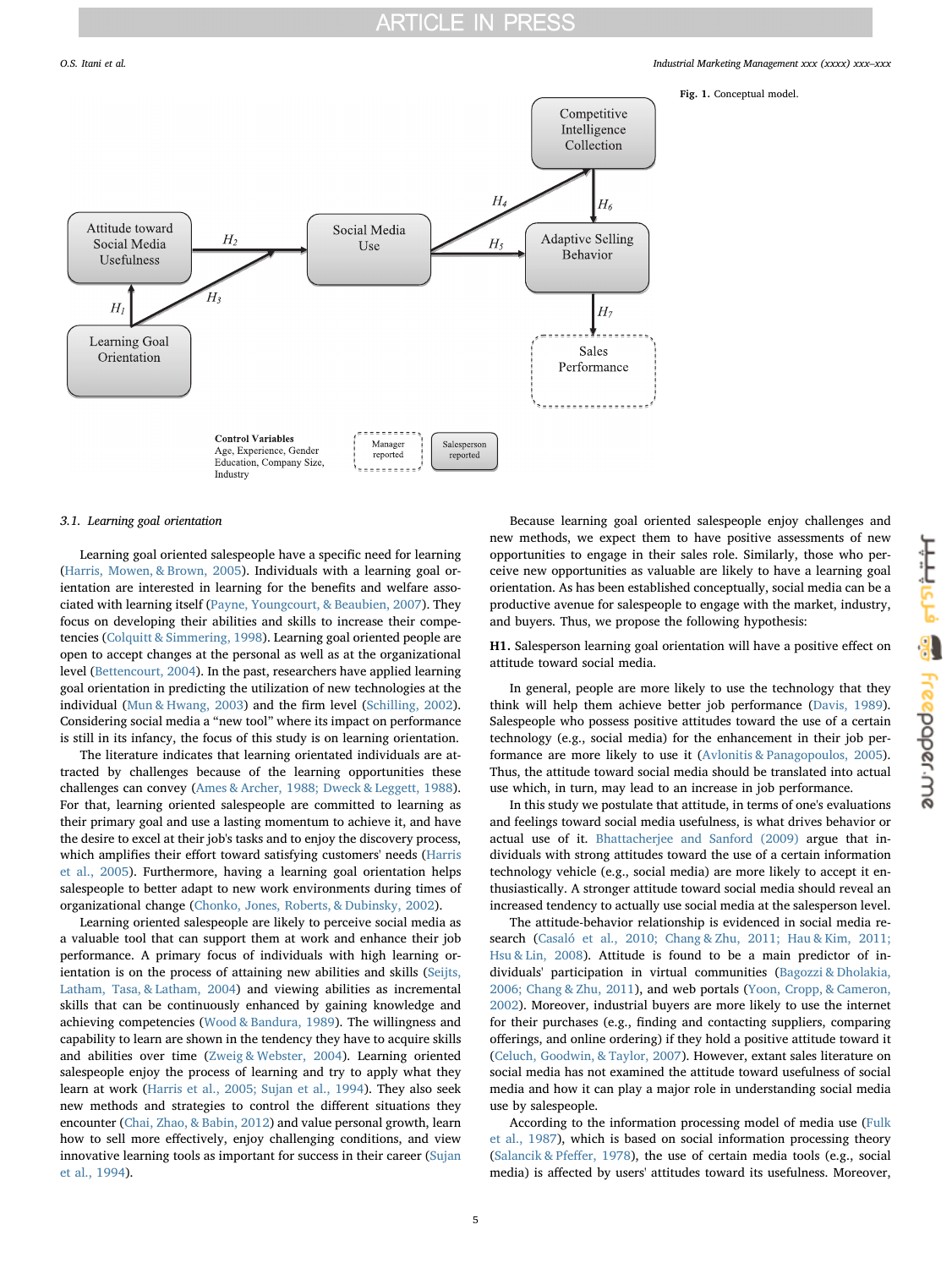[Ngai et al. \(2015\)](#page-14-21) recently developed a causal-chain framework for social media research based on TRA [\(Ajzen & Fishbein, 1975, 1980\)](#page-13-6) and TPB [\(Ajzen, 1985\)](#page-13-9). In line with this framework, the relationship between attitude toward social media (user perception) and the actual usage behavior is postulated. Based on the pervious discussion, we argue that social media attitude is a predictor of social media use by salespeople. For that, we hypothesize that that a salesperson with stronger attitude toward the use of social media is more likely to use it on job. Accordingly, we formally hypothesize the following:

H2. Attitude toward social media will have a positive effect on social media use.

According to [Sujan et al. \(1994\)](#page-15-6), salespeople with a learning goal orientation are attracted by tough sales and consider such sales to be quite satisfying. In fact, learning goal orientated individuals seek out challenges because they perceive them as unique opportunities for learning ([Ames & Archer, 1988](#page-13-18)). On the other side, it is well-documented in both the popular press and the academic literature that strategically using social media is associated with difficulties and challenges (e.g., [Faulk, 2015; Fidelman, 2015; Smith, 2014\)](#page-13-25).

Going beyond face value, [Kietzmann et al. \(2011\)](#page-14-19) claim that social media use is not considered an easy task. In fact, [PeopleLinx's's \(2015\)](#page-14-5) survey found that "only one in four sales professionals feel they know how to use social for selling" (p. 2). Salespeople may also attribute some difficulties and challenges to the usage of social media that can lead to different views about the usage of social media. These difficulties and challenges associated with social media may increase the positive attitude that learning oriented salespeople have toward social media use who consider difficult tasks as a major basis for learning.

The rapid changes in social media technologies and the huge amount of information and updates created every day make it a challenging task for users ([Hanna et al., 2011; Kaplan & Haenlein, 2010](#page-13-8)). Salespeople using social media may need to spend additional time monitoring their network to keep up with the changes, trends, and updated information. Also, using social media may require higher levels of effort for continuous prospecting in such a dynamic context. Beyond time and effort required to operate on one medium, salespeople may need to use multiple social media platforms to stay in touch with customers, keep up with competitors and be aware of what is taking place in industry. For that, the challenges associated with the use of social media could be another reason that leads learning goal oriented salespeople to hold stronger toward social media use on their job.

We argue that learning goal orientation, as one of the user's characteristics, can moderate the relationship between a user's attitude toward social media and that person's actual usage behavior. This is also supported by [Ngai et al.' \(2015\)](#page-14-21) model in which user characteristics are proposed to moderate the relationships between antecedents of social media use and actual usage behavior. In line with previous discussion, we propose that a salesperson learning goal orientation will moderate the effect of attitude toward social media on social media usage behavior with the following hypothesis:

H3. The positive effect of attitude toward social media on social media use will be strengthened at higher levels of learning goal orientation.

### 3.2. Social media use outcomes

### 3.2.1. Competitive intelligence collection

A new stream in the competitive intelligence literature differentiates between competitive intelligence at an individual level and at a firm level [\(Mariadoss, Milewicz, Lee, & Sahaym, 2014; Rapp,](#page-14-27) [Agnihotri, & Baker, 2011; Rapp, Agnihotri, Baker, & Andzulis, 2015](#page-14-27)). The importance of collecting information about competitors resides in the influence that competitors can have on customers' needs and on the market in general ([Kohli & Jaworski, 1990\)](#page-14-28). Salespeople are encouraged to collect competitive intelligence about competitors'

#### O.S. Itani et al. *Industrial Marketing Management xxx (xxxx) xxx–xxx*

offerings, selling strategies, and relationships competitors have with customers so they can monitor, adapt and respond quickly to any change in customers' needs.

Salespeople are boundary spanners and in direct contact with customers, competitors and the market in general [\(Hughes, Le](#page-14-29) [Bon, & Rapp, 2013; Le Bon & Merunka, 2006; Mariadoss et al., 2014](#page-14-29)). Previous research suggests that salespeople play a vital role when it comes to gathering competitive information and market information ([Fouss & Solomon, 1980; Grace & Pointon, 1980\)](#page-13-26). Recent advances in technology have increased both internal and external information availability which, in turn, has made this task easier for salespeople but also more demanded by organizations. Building on that, a new term has been brought into the academic literature—salesperson competitive intelligence. The concept of salesperson competitive intelligence is defined as "the activity of gathering information concerning competitors and the competitive environment" ([Rapp et al., 2015](#page-14-30), p. 360).

Although salespeople were gathering competitive intelligence before the internet and social media ages, the use of the internet has been found to enhance the quality of competitive intelligence information collected by organizations ([Chen, Chau, & Zeng, 2002; Cronin et al.,](#page-13-27) [1994\)](#page-13-27). Social media specifically, through its different platforms, provides salespeople with new approaches and venues to build social capital that may facilitate competitive intelligence gathering [\(Hughes](#page-14-29) [et al., 2013\)](#page-14-29). It is believed that social technology's development, in parallel with organizations' use of social technology power, will lead this technology to play a broader role in forming competitive strategies ([Harrysson, Metayer, & Sarrazin, 2012\)](#page-14-31). For example, the dialogue customers have with each other or with firm representatives may be of relevant importance especially for selling organizations and salespeople ([Bhardwaj, Chen, & Godes, 2008](#page-13-28)). [Kietzmann et al. \(2011\)](#page-14-19) suggest that competitive intelligence could be collected through scanning different social media platforms. [Berinato and Clark \(2010\)](#page-13-29) explain how Twitter can be used to learn about customers, complaints, market trends and rivals. According to [VanBoskirk, Li, Katz, and Lee \(2011\),](#page-15-10) organizations listening to customers through social media can gain more of what they identify as "social intelligence."

Social media is an enhanced tool to improve information collection and can overcome some limitations of "old-school intelligence gathering" ([Harrysson et al., 2012](#page-14-31)). Social media will not necessarily replace other methods of intelligence gathering, but it will certainly be a major player in providing the knowledge necessary for decision making ([Harrysson et al., 2012](#page-14-31)) and for collecting competitive information ([Rapp et al., 2011\)](#page-14-32). [Rollins et al. \(2014\)](#page-14-12) found that salespeople use social media (e.g., blogs) to search for relevant information needed at work. [Harrysson et al. \(2012\)](#page-14-31) refer to the information and insights social media can provide for marketers as "social intelligence." Social media can be a major source of individual competitive information that salespeople may utilize based on initiatives at the individual or organizational level. After all, salespeople should be aware of the crucial role social media can play in collecting information about competitors (both selling organizations and salespeople) and customers (current and new), which they can use to develop their individual competitive intelligence and at the same time enhance the competitive intelligence of their own organizations.

Social media hosts an increasing amount of information that can be beneficial to salespeople once collected. In addition, the technical and ongoing advancements of social media make it more practical for salespeople to use when collecting information about customers and competitors. Our fourth hypothesis is also supported by prior research with the notion that technology can increase the amount of intelligence gathered by salespeople [\(Ahearne, Jones, Rapp, & Mathieu, 2008;](#page-13-30) [Marshall, Moncrief, & Lassk, 1999](#page-13-30)). By examining the effect of social media on the collection of competitive intelligence, we would be answering researchers' calls to explore new factors that can influence the competitive intelligence collection of salespeople (e.g., [Rapp et al.,](#page-14-32) [2011, 2015](#page-14-32)). Accordingly, we hypothesize the following: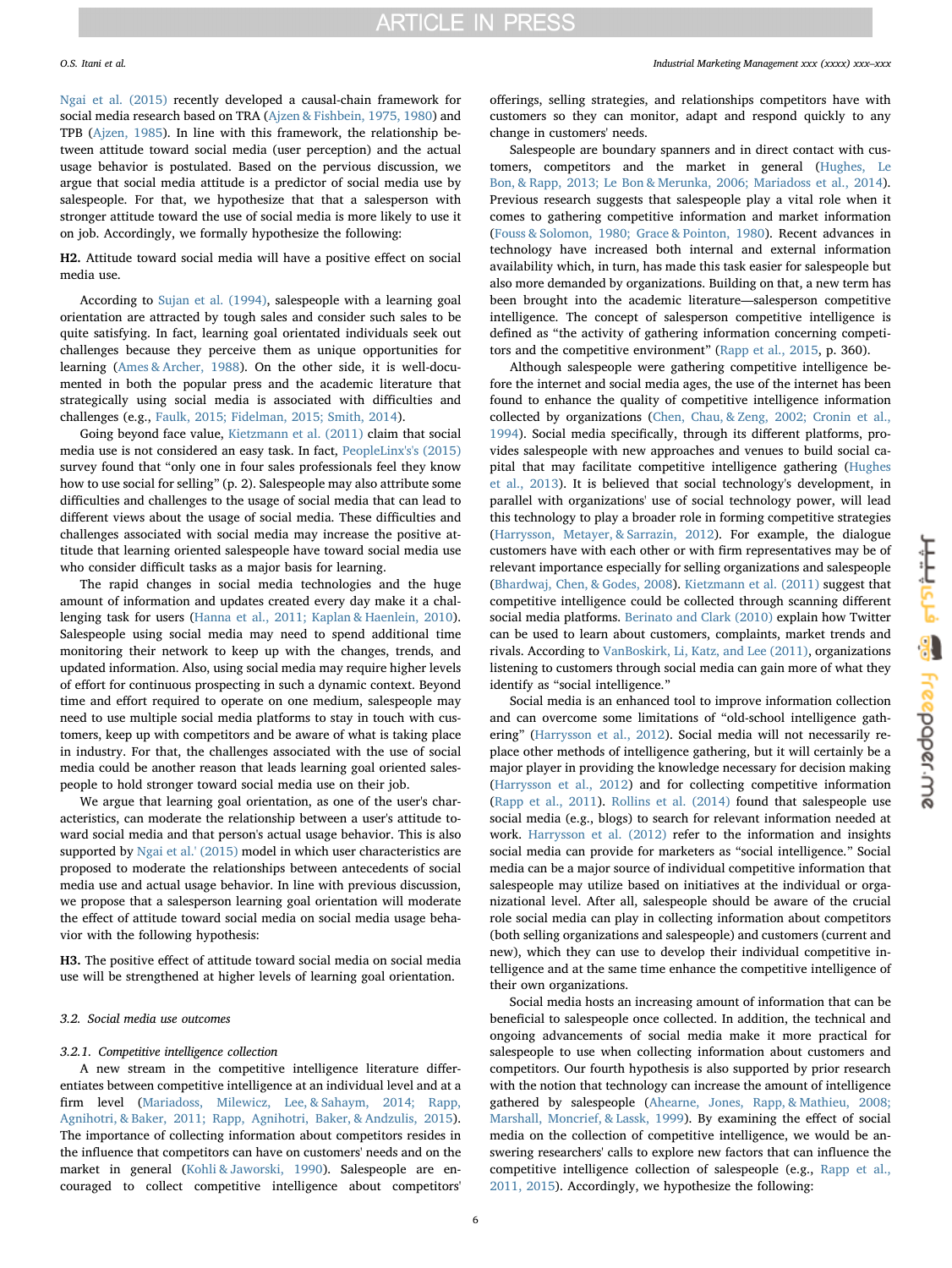H4. Social media use will have a positive effect on competitive intelligence collection.

#### 3.2.2. Adaptive selling

Another outcome variable in the proposed model, adaptive selling behavior, is the altering of sales behaviors during a customer interaction or across customer interactions based on perceived information about the nature of the selling situation [\(Weitz, Sujan, & Sujan, 1986](#page-15-11)). In the proposed model, we argue that a salesperson's use of social media will impact adaptive selling directly as well as indirectly through competitive intelligence collection. For salespeople to use adaptive selling, they must acquire information about their customers first [\(Park,](#page-14-33) [Kim, Dubinsky, & Lee, 2010\)](#page-14-33). However, as described by [Kohli and](#page-14-28) [Jaworski \(1990\),](#page-14-28) competitors can affect customers' needs and preferences and, therefore, salespeople must also be knowledgeable about the offering of their competitors and how their competitors are striving to build relationships with customers. Social media could play a critical role here by enabling salespeople to attain information about customers as well as competitors.

The definition of adaptive selling shows that information about customers, competitors and the market in general plays a significant role when it comes to a salespeople's adaptation of their presentations and selling approach to fit customers' needs. Salespeople can use the information they obtain to adapt to the different customers' needs and concerns ([Park et al., 2010\)](#page-14-33). The information gathered is not only about customers, but also about different market players and aspects that may have effects on different steps in the selling process. The nature of a selling situation as discussed by [Weitz et al. \(1986\)](#page-15-11) can be attributed to competitors and other players in the market. According to [Marks,](#page-14-34) [Vorhies, and Badovick \(1996\)](#page-14-34), any information collected about the sales situation can facilitate adaptive selling. Salespeople can achieve higher performance by planning and maintaining adequate information about their offerings, customers and competitors ([Leigh & McGraw,](#page-14-35) [1989; Sujan et al., 1994; Weitz et al., 1986\)](#page-14-35).

The more information salespeople have about their customers, the more they tend to adjust their presentations and practice adaptive selling [\(Hunter & Perreault, 2007](#page-14-36)). In their exploratory study, [Marshall](#page-14-8) [et al. \(2012\)](#page-14-8) found that sales managers and salespeople consider social media as an effective tool to increase connectivity, build personal and long-term relationships with customers, maintain global relationships, and at the same time help increase sales. Social media can play a major role in providing salespeople with compulsory information that allows them to adapt their offerings and selling presentation to suit the needs of customers. Social media provides salespeople with access to direct information from customers and/or indirect information through customer-to-customer and/or customer-competitor interactions ([Agnihotri](#page-13-0) [et al., 2012](#page-13-0)).

In addition to providing relevant information to salespeople, social media also offers opportunities for better interactions between customers and salespeople [\(Hansen, Shneiderman, & Smith, 2010; Trainor, 2012\)](#page-13-31). Social media is effective in identifying customers' needs, providing answers to their questions, and solving their problems efficiently. Additionally, social media can be used to "push" specialized information such as blog posts, demonstrative videos, or testimonials to prospects, while content creation and marketing automation allow salespeople to "pull" potential customers their way [\(Järvinen & Taiminen, 2016\)](#page-14-18). Thus, it could be argued that social media can help salespeople adapt to different selling situations they encounter. This is in line with prior research finding that the use of sales technology can increase adaptive selling ([Robinson,](#page-14-37) [Marshall, & Stamps, 2005](#page-14-37)), as does the use of CRM technology [\(Rapp,](#page-14-38) [Agnihotri, & Forbes, 2008\)](#page-14-38). In fact, salespeople who read and write blogs have been found to be motivated to acclimatize their selling behaviors and adapt to selling conditions according to the needs of their customers [\(Rollins et al., 2014\)](#page-14-12).

This study posits that social media is beneficial for salespeople when

7

#### O.S. Itani et al. *Industrial Marketing Management xxx (xxxx) xxx–xxx*

it comes to adapting their selling behaviors to fit different and changing customers' needs. In sum, social media can provide salespeople with an improved ability to interact and learn about their customers, get their feedback and discover any changes in their needs—all of which can increase the adaptability of salespeople. Accordingly, we propose the following:

H5. Social media use will have a positive effect on adaptive selling behaviors.

The adaptive selling framework by [Weitz et al. \(1986\)](#page-15-11) suggests that salespeople have the chance to adapt to different customers and sales situations in order to present their offerings in the most appealing manner. This opportunity is achieved through the acquisition of information using formal and informal processes. Market intelligence and industry knowledge may help salespeople interpret the actions of their competitors so they can take a proactive approach to not fall behind. For that, salespeople may use the information they collect about their competitors as well as their competitors' relationships with prospects and customers to adapt to changes in customers' tastes, and to make sure they present their offerings in a way that highlights their benefits over the competition. The competitive intelligence collected by salespeople provides them with a better understanding and stronger insight about customers' needs and selling environment, and it is part of the information they can use to assist in their adaptive selling [\(Rapp et al.,](#page-14-30) [2015\)](#page-14-30).

[Rapp et al. \(2011\)](#page-14-32) suggest that a salesperson's competitive intelligence at the individual level can increase sales performance by enhancing adaptive as well as customer-oriented selling. Salespeople can use the information they collected to modify their selling approach and make it fit the needs of a specific customer [\(Ahearne et al., 2008](#page-13-30)). The information gathered about competitors can tap into areas such as competitors' new offerings, existing products' specifications, relationships between competitors and customers, all of which can help salespeople in their adaptive selling. Salespeople should be sure to adapt their selling approach to the one that provides them a competitive lead against rivals.

While [Rapp et al. \(2015\)](#page-14-30) tested the effect of competitive intelligence use on adaptive selling and not competitive intelligence collection, we argue that competitive intelligence collection could have a direct effect on adaptive selling since other mechanisms can be hypothesized to play a role in the competitive intelligence collection-adaptive selling behavior relationship, such as knowledge, experience and cognition level that may be enhanced by collection of such intelligence. Therefore, we propose that:

H6. Competitive intelligence collection will have a positive effect on adaptive selling behaviors.

Salespeople modify their selling presentations based on information they collect before and during interactions with customers ([Franke & Park, 2006](#page-13-32)). To increase their performance levels, salespeople must have strong planning skills and knowledge about their offerings, customers and competitors ([Leigh & McGraw, 1989; Sujan](#page-14-35) [et al., 1994](#page-14-35)). Salespeople engaging in adaptive selling in their work can use learned behaviors such as collecting information, employing the communicating process, and creating solutions ([Eckert, 2006](#page-13-33)) as they interact with their buyers.

Customers develop favorable attitudes toward salespeople who use adaptive selling, since they feel these salespeople better understand their needs and provide them with customized solutions to address and solve their problems ([Chen & Jaramillo, 2014](#page-13-34)). In fact, salespeople's adaptability to their customers can impact the customers' satisfaction levels with their sales representatives ([Ahearne, Mathieu, & Rapp,](#page-13-35) [2005\)](#page-13-35). Adaptive selling has been found to be positively related to customers' perceptions of future dealings with the salesperson ([Román & Iacobucci, 2010](#page-14-39)) and salesperson-owned loyalty ([Chen & Jaramillo, 2014](#page-13-34)).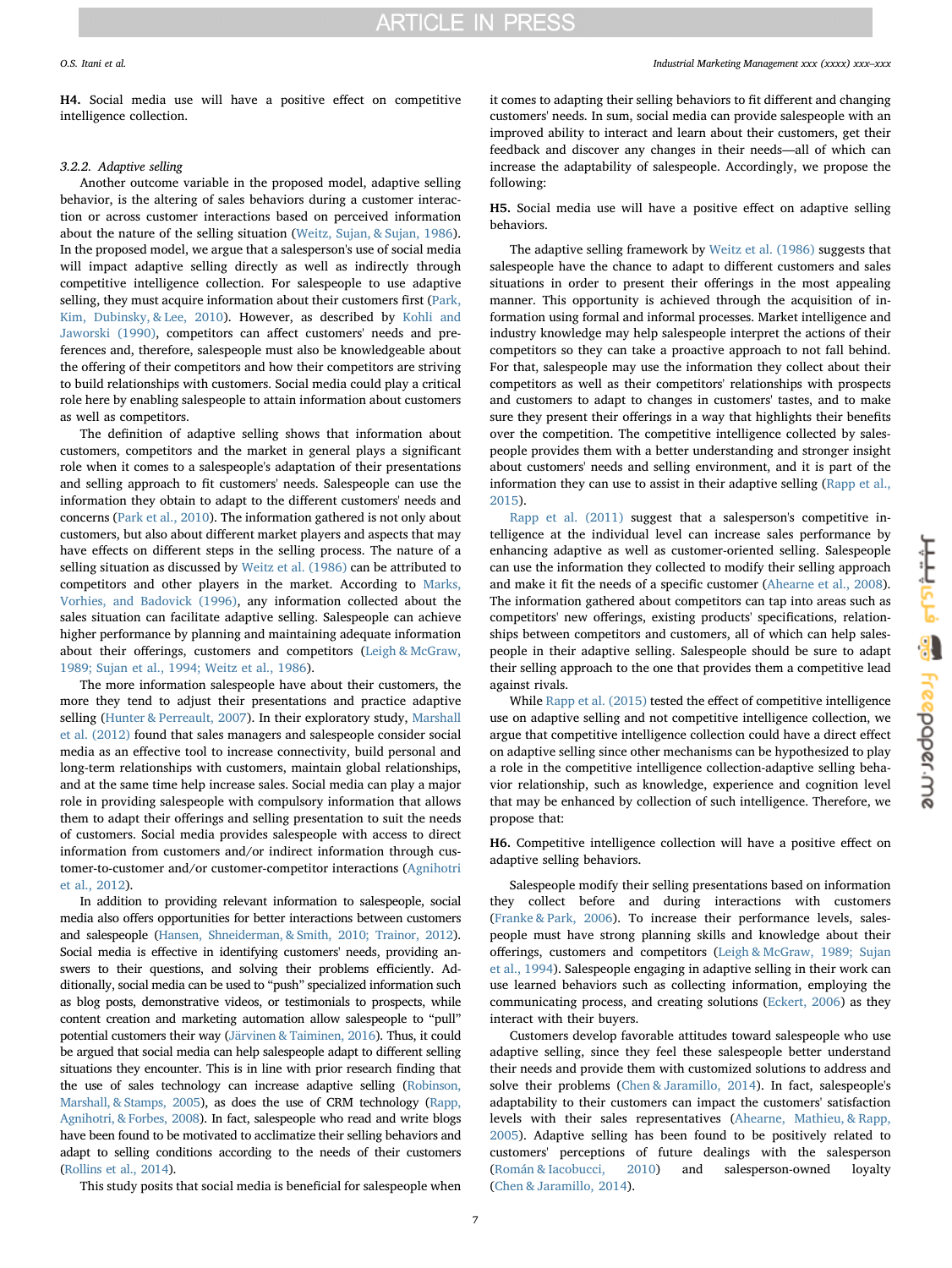Assuming an adaptive selling approach is extremely important because of the long-term focus and crucial role that customer satisfaction plays in building relationships in B2B marketing. According to [Jaramillo, Locander, Spector, and Harris \(2007\)](#page-14-40), adaptive selling can enhance the salesperson's capability to build quality relationships with buyers and, thus, increase job performance. [Román and Iacobucci](#page-14-39) [\(2010\)](#page-14-39) find positive effects of adaptive selling on both the customers' satisfaction with the salesperson and on the salesperson's outcome performance.

Mixed results exist in prior literature about the effect of adaptive selling behaviors on salespeople's performance. Some studies find a positive effect of adaptive selling behavior on performance ([Boorom,](#page-13-36) [Goolsby, & Ramsey, 1998; Franke & Park, 2006; Robinson et al., 2005\)](#page-13-36), while others find no support for such an effect ([Keillor, Parker, & Pettijohn,](#page-14-41) [1999; Pettijohn, Pettijohn, Taylor, & Keillor, 2000](#page-14-41)). Furthermore, [Ahearne](#page-13-35) [et al. \(2005\)](#page-13-35) do not find a significant relationship between salespeople's adaptability and job performance measured by the level of sales quotas achieved, while ([Goolsby, Lagace, & Boorom, 1992](#page-13-37)) find that adaptive selling has dissimilar effects on the different dimensions of performance.

Discrepancies in the literature about the relationship between adaptive selling behavior and sales performance raise the need for additional testing ([Ahearne et al., 2008](#page-13-30)). Several studies that examine the adaptive selling-sales performance relationship warrant further research to clarify the mixed results found in earlier articles [\(Park & Deitz,](#page-14-42) [2006; Román & Iacobucci, 2010](#page-14-42)). In some cases, adaptive selling behavior is found to be situation-specific [\(Keillor, Parker, & Pettijohn,](#page-14-43) [2000\)](#page-14-43), as the selling situation can affect the adaptive selling behaviorsales performance relationship [\(Porter, Wiener, & Frankwick, 2003](#page-14-44)). To refine the impact of adaptive selling, replication of this relationship is warranted. This study tests the direct effect of adaptive selling on sales performance, where performance is measured using sales managers' ratings of salespeople's sales performance. Building on previous arguments, we propose the following as our final hypothesis:

H7. Adaptive selling behaviors will have a positive effect on sales performance.

### 4. Methodology

#### 4.1. Sample

For the current study, participants were recruited with the help of a marketing research company based in India. The research company has an extensive fieldwork capacity across the market. Although the purpose of this research is not a cross-national comparison, setting the study in one of the biggest and fastest-growing emerging markets offers valuable contributions to industrial marketing literature ([Burgess & Steenkamp, 2006](#page-13-38)). The India-based sample also fills a gap in the social media research stream as, while there are limited studies that explore this phenomenon empirically, nearly all are based in a western sales force setting—thus leaving out a wide marketplace that involves emerging economies. The selection of B2B salespeople based in any of the BRIC countries (Brazil, Russia, India, China, and South Africa) offers significant implications for managers aiming to learn the sales management process in non-western settings [\(LaPlaca, 2011\)](#page-14-45).

Adhering to a rigorous process of data collection, we started with enlisting relevant organizations in the manufacturing and service sectors. The selection of target companies was based on the criteria that the company operates within the B2B arena and that there is an ongoing and long-term relationship to be maintained by a certain set of salespeople within the organization. We also made sure we would be able to match the data collected from salespeople to that from their sales managers. Confidentiality and anonymity were guaranteed for salespeople, sales managers, and their customers.

Prior to data collection, we pre-tested the survey instrument with a group of salespeople and sales managers. Suggestions were taken into

#### O.S. Itani et al. *Industrial Marketing Management xxx (xxxx) xxx–xxx*

consideration to make the questionnaire more readable and appropriate for administration. Responses from sales managers were matched with those of their salespeople using assigned code numbers to ensure accuracy, anonymity and confidentiality. This use of dyadic data adds rigor when studying relationships that include sales performance as one of the variables. All respondents were told that the purpose of this study is to conduct scholarly research and, in an effort to minimize social desirability bias among respondents, sales managers were told that there was no intention to evaluate the salesperson about whom they are providing information.

During the first stage of data collection, 219 salespeople were approached. With matched salesperson-supervisor responses, the final sample consists of 120 salesperson-supervisor dyads. The final sample consists of B2B salespeople selling industrial products and services, representing both manufacturing and service sectors. The sample is 86% male and has an average age of 28.5 years. The range of sales experience is wide, as several respondents were in their first year of sales while others had 25 years in the profession (average 4.65 years). Finally, respondents come from an array of industries including auto service, automobile, construction, healthcare, marketing, pharmaceutical, information technology, textile, hospitality, and banking, financial services, insurance. Majority (70%) of respondents work for companies operating within the services industry. The average number of employees (company size) is approximately 100 employees.

### 4.2. Measures

Constructs in the model are measured using scales validated in extant literature. We utilize [Kohli, Shervani, and Challagalla \(1998\)](#page-14-46) scale to assess individual salesperson's learning orientation. Considering the conceptualization of social media in sales considers it a technology tool that can be used to "leverage the network" inside and outside the organization [\(Andzulis et al., 2012](#page-13-2)), items are adapted to focus on associated tasks (e.g., personal socializing/networking or networking within the company). Social media use is measured using the scale from [Agnihotri et al. \(2016\)](#page-13-3). Attitude toward social media usefulness is adapted from [Davis' \(1989\)](#page-13-21) scale, which differentiates technologies (i.e., e-mail, spreadsheets, etc.) based on different tasks associated with the use of technology at the workplace (e.g., efficiency, effectiveness, and job ease). Competitive intelligence collection is captured using [Le](#page-14-47) [Bon and Merunka's \(2006\)](#page-14-47) scale. The adaptive selling behavior of salespeople is measured using [Spiro and Weitz's \(1990\)](#page-15-12) scale. Measurements are made using 7-point Likert-style scales, where the scale items range from 1 (Strongly Disagree) to 7 (Strongly Agree).

The outcome variable, salesperson performance, is reported by sales managers. Specifically, managers reported the performance of each individual sales representative on three key dimensions: exceeding sales targets and objectives, generating high level of sales, and selling a full range of products. With respect to these particular measures, the aim is to avoid self-report bias regarding actual performance. Finally, we control for the salesperson's experience, education, age, and gender (male  $= 0$ ; female  $= 1$ ), in addition to company size (number of employees), and industry type (product  $= 0$ ; service  $= 1$ ), because of the effects these variables can have on variables such as social media use and sales performance ([Agnihotri et al., 2016; Pulakos, Arad,](#page-13-3) [Donovan, & Plamondon, 2000; Rapp et al., 2013; Weinstein & Mullins,](#page-13-3)  $2012$  $2012$ .<sup>2</sup> Appendix B provides a summary of the measures used and their relevant statistics.

#### 5. Data analysis

Data analysis for this study utilizes SmartPLS 2.0 ([Ringle,](#page-14-48) [Wende, & Will, 2005](#page-14-48)), first assessing a measurement model and then

<span id="page-7-0"></span><sup>2</sup> We thank an anonymous reviewer for this suggestion.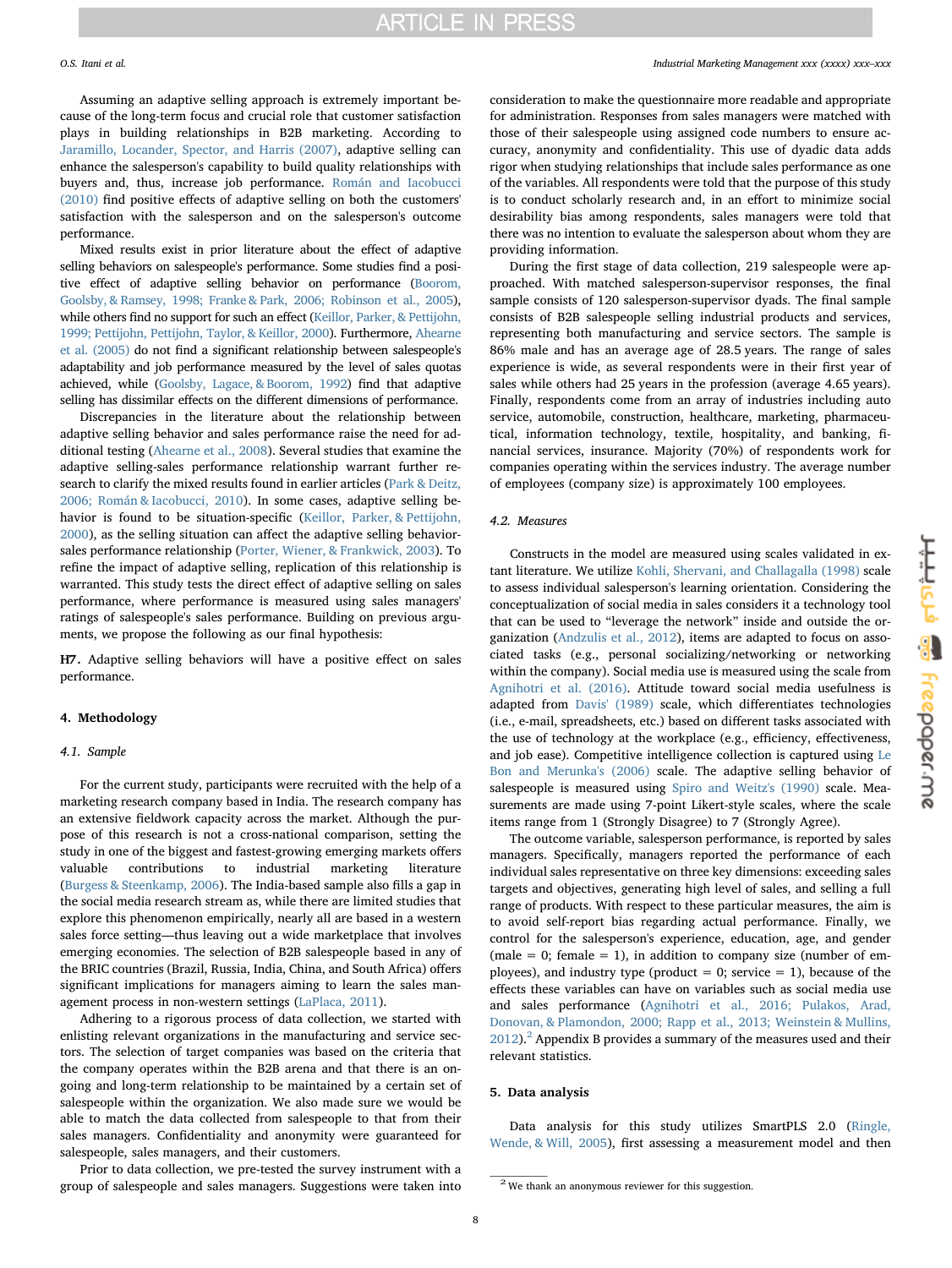testing a structural model to test the proposed hypotheses. The PLS-SEM method of analysis is applied to the data because of the small sample size (120 salespeople) and the complexity of the model being tested. The PLS-SEM is recommended for use with small sample sizes and complex models [\(Hair, Ringle, & Sarstedt, 2011](#page-13-39)). In our analysis of the data, we examine the composite reliability, Cronbach's alpha and average variance extracted (AVE) of all the measures used. This examination can provide evidence of reliability, as well as convergent and discriminant validity of the measures. To accomplish this, we ran the measurement model for the first time and checked indicator loadings of the different constructs in the model; two items were dropped because of low loadings (< 0.5) and one because it cross-loaded on a different construct than the one it was required to load on. We then ran the measurement model for the second time. The results show an adequate measurement model, as displayed in Appendix B.

The composite reliability (CR) is a more appropriate criterion for assessing internal consistency and reliability of the constructs, compared to Cronbach's alpha, when using PLS modeling [\(Hair, Sarstedt,](#page-13-40) [Pieper, & Ringle, 2012\)](#page-13-40). The CRs of all constructs were well above the 0.7 level, with the lowest equal to 0.83, providing evidence of reliability [\(Fornell & Larcker, 1981\)](#page-13-41). For assessing convergent validity, we used the AVE values and indicators loadings extracted. The analysis shows that all AVE values are above 0.5, and thus satisfies the suggested criterion [\(Chin, 1998; Fornell & Larcker, 1981](#page-13-42)). Moreover all indicators loaded on their respective constructs, with the lowest loading at a level of 0.69 ([Vinzi, Chin, Henseler, & Wang, 2010\)](#page-15-13).

We measured the t-values and significance levels of all indicators using the bootstrap procedure in SmartPLS ([Chin, 1998](#page-13-42)). The *t*-values for all indicators were statistically significant at the 0.05 level. To test the discriminant validity we followed the suggestions of [Fornell and](#page-13-41) [Larcker \(1981\)](#page-13-41). The square root of the AVE for each construct exceeded the correlations between the respective construct and any other construct in the model. Moreover, the cross-loading analysis revealed that all indicators loaded on their respective construct to the highest level with no indicators that load higher on another construct ([Gefen & Straub, 2005](#page-13-43)). In sum, the above findings show evidence of reliability, convergent validity, and discriminant validity for the measures used. Based on that, we are able to proceed with the analysis. Correlations and descriptive statistics are provided in [Table 2](#page-8-0).

The first step of our analysis was to examine the coefficients of the proposed relationships. To accomplish this, we first ran the linear structural model (Model 1) and extracted the results. Then, we ran another model with the moderating effect of learning goal orientation (Model 2). [Table 3](#page-8-1) provides a summary of these findings.

<span id="page-8-0"></span>

| Table 2                                  |  |  |
|------------------------------------------|--|--|
| Correlations and descriptive statistics. |  |  |

|                                              | LGO      | <b>ASM</b> | <b>SMU</b> | CIC.     | <b>ASB</b> | <b>PER</b> |
|----------------------------------------------|----------|------------|------------|----------|------------|------------|
| Learning Goal Orientation<br>(LGO)           | 0.79     |            |            |          |            |            |
| Attitude toward Social Media<br>(ASM)        | $0.44**$ | 0.85       |            |          |            |            |
| Social Media Use (SMU)                       | 0.06     | 0.05       | 0.84       |          |            |            |
| Competitive Intelligence<br>Collection (CIC) | $-0.20*$ | $-0.03$    | $0.38**$   | 0.92     |            |            |
| Adaptive Selling Behavior<br>(ASB)           | $-0.02$  | 0.13       | $0.48**$   | $0.74**$ | 0.83       |            |
| Sales Performance (PER)                      | $-0.05$  | $-0.07$    | $0.25**$   | $0.28**$ | $0.29**$   | 0.84       |
| Mean                                         | 6.30     | 6.47       | 5.67       | 5.57     | 5.80       | 6.17       |
| Standard deviation                           | 0.72     | 0.73       | 1.15       | 1.82     | 1.06       | 1.06       |
|                                              |          |            |            |          |            |            |

Diagonal elements are square roots of average variance extracted.

<span id="page-8-4"></span>\*  $p$  < 0.05.

#### <span id="page-8-3"></span>\*\*  $p$  < 0.01.

#### <span id="page-8-1"></span>Table 3 Results.

| Hypotheses                                                                                                           | Model 1  | Model 2  | Support |
|----------------------------------------------------------------------------------------------------------------------|----------|----------|---------|
| $H_1$ . Learning goal orientation $\rightarrow$ attitude toward<br>social media usefulness                           | $0.46**$ | $0.46**$ | Yes     |
| $H_2$ . Attitude toward social media usefulness $\rightarrow$<br>social media use                                    | 0.03     | 0.05     | Nο      |
| Learning goal orientation $\rightarrow$ social media use                                                             |          | 0.09     |         |
| $H_3$ . Learning goal orientation $\times$ attitude toward<br>social media usefulness $\rightarrow$ social media use |          | $0.21*$  | Yes     |
| $H_4$ : Social media use $\rightarrow$ competitive intelligence<br>collection                                        | $0.40**$ | $0.40**$ | Yes     |
| $H_5$ . Social media use $\rightarrow$ adaptive selling behavior                                                     | $0.22*$  | $0.22*$  | Yes     |
| $H_6$ . Competitive intelligence collection $\rightarrow$ adaptive<br>selling behavior                               | $0.67**$ | $0.67**$ | Yes     |
| $H_7$ . Adaptive selling behavior $\rightarrow$ sales performance                                                    | $0.31*$  | $0.31*$  | Yes     |

Control variable

|              | Social media use | Sales performance |
|--------------|------------------|-------------------|
| Age          | 0.17             | 0.13              |
| Experience   | $-0.11$          | 0.18              |
| Gender       | $-0.13$          | $-0.08$           |
| Education    | $-0.07$          | $-0.04$           |
| Company size | 0.03             | 0.06              |
| Industry     | $0.21*$          | $-0.02$           |
|              |                  |                   |

<span id="page-8-6"></span> $p < 0.05$ 

<span id="page-8-5"></span>\*\*  $p$  < 0.01.

#### 6. Results

Coefficients were assessed with their relative significance level. The findings from model 1 provide support for  $H_1$ , as learning orientation was found to strengthen the attitude toward social media usefulness  $(\beta = 0.46, p < 0.01)$ . However, no relationship between attitude toward social media usefulness and social media use was found  $(\beta = 0.03, n.s.)$ ; thus,  $H_2$  was not supported. A positive relationship between social media use and competitive intelligence collection was found ( $\beta = 0.40$ ,  $p < 0.01$ ), in support of  $H<sub>4</sub>$ . Moreover, social media use has a positive influence on adaptive selling behavior ( $\beta = 0.22$ ,  $p < 0.05$ ), providing support for  $H_5$ . Competitive intelligence collection and adaptive selling were positively related ( $\beta = 0.67$ ,  $p < 0.01$ ); this supports  $H_6$ . Finally, a positive relationship between adaptive selling and sales performance was also found ( $\beta = 0.31$ ,  $p < 0.05$ ), providing support for  $H_7^3$  $H_7^3$  To test the moderating effect of learning orientation, we created an interaction term between learning orientation and attitude toward social media using the recommended guidelines by [Chin, Marcolin, and Newsted \(2003\)](#page-13-44) and then ran a new structural analysis. SmartPLS allows the creation of interactive effects using the product-indicator approach, which creates interactions of constructs by multiplying all possible pairs of both scales. The results of this provide support for  $H_3$ ; learning orientation interacts with a salespeople's attitude toward social media usefulness to impact their social media use ( $\beta = 0.21$ ,  $p < 0.05$ ).

To examine the importance of testing the moderating effect of learning orientation on attitude toward social media-social media use relationship, we conducted an additional analysis to test the effect size  $f^2$  as suggested by [Cohen \(1988\).](#page-13-45) For that, we compared the change in

**HELLO COPPORTMENT** 

<span id="page-8-2"></span><sup>&</sup>lt;sup>3</sup> Additionally, we conducted a post-hoc analysis in which we tested the mediating path of social media use-adaptive selling behavior-sales performance. The analysis shows that social media has positive relationship ( $\beta = 0.24$ ,  $p < 0.05$ ) with sales performance, but that relationship ( $\beta = 0.13$ , n.s.) is not significant when we add adaptive selling behavior. Thus, social media use can play a role in driving sales performance only through the social media-selling behaviors-performance path. We thank an anonymous reviewer for this suggestion.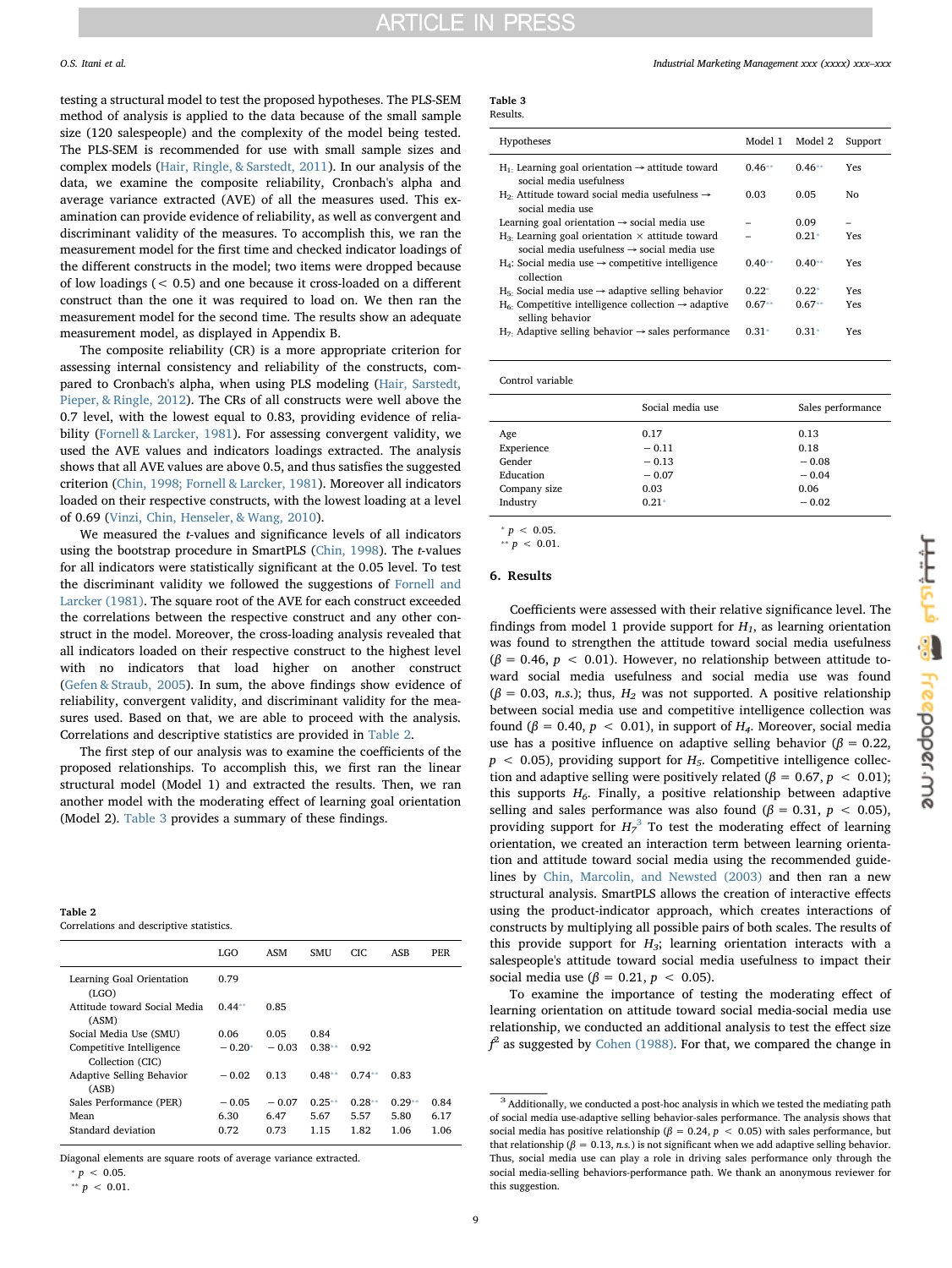<span id="page-9-0"></span> $\overline{7}$ 

#### O.S. Itani et al. *Industrial Marketing Management xxx (xxxx) xxx–xxx*

Fig. 2. Interaction effect of attitude toward social media and learning goal orientation.



the proportion of variance explained in the social media use variable by comparing the  $R^2$  found in the main model and that in the moderated model. The effect size  $f^2$  calculated was 0.039; while this effect size is considered weak, [Chin et al. \(2003\)](#page-13-44) states that a weak effect size  $f^2$  does not imply that the moderating effect is negligible and that such an effect must be examined with respect to its meaningfulness. Thus, it is important to understand that a small  $f^2$  does not necessarily imply an unimportant effect. "Even a small interaction effect can be meaningful under extreme moderating conditions, if the resulting beta changes are meaningful, then it is important to take these conditions into account" ([Chin et al., 2003,](#page-13-44) p. 211). In our study, the moderating effect found shows that a salesperson's goal orientation and his or her attitude toward social media interact to positively influence social media use. A graphical representation of the moderating effect of learning goal orientation is provided in [Fig. 2](#page-9-0).

### 7. Discussion and implications

Academic research frequently acknowledges that social media is making its way as a dominant selling tool affecting the selling environment in general ([Marshall et al., 2012](#page-14-8)). Organizations wanting to better deploy sales technology are spending billions of dollars on technological advancements for making their sales representatives more proficient in handling the selling process ([Hunter & Perreault,](#page-14-36) [2007\)](#page-14-36), yet adaptation of social media by B2B salespeople is slow. The results of this study shed light on an interesting phenomenon that currently exists in sales—that while social media use is believed to be very important and beneficial for B2B salespeople (and, accurately so, as our study found it to enhance sales performance by means of collecting competitive intelligence and increasing adaptive selling), it is not predominantly used.

In fact, the empirical findings of our study—that attitude toward social media was not significantly related to salesperson social media use—mirror the findings of [PeopleLinx \(2015\)](#page-14-5) that, although "73% of [B2B sales and account management professional] respondents found at least one social network valuable," "only 31% of sales professional[s] say their process includes social" (p. 2). Perhaps this aligns well with [Guesalaga's \(2016\)](#page-13-46) recommendation for companies to "explore…hav [ing] an expert in social media, with enough authority to influence senior management in the company" (p. 78). Moreover, there is considerable variability in the degree to which attitude can predict behavior ([Ajzen & Fishbein, 2000](#page-13-47)), and findings regarding the attitude–behavior relation are not as robust as they appear [\(Glasman & Albarracín,](#page-13-48) [2006; Kraus, 1995](#page-13-48)). As this research aims to bridge the gap between expectation and reality, a variety of implications both theoretical and practical have been realized.

#### 7.1. Theoretical implications

The perceived importance of social media for the world of B2B sales has been growing, but empirical support in academic research has provided limited support and substantiation to how salesperson social media use is enabling salespeople to execute sales-related activities and behaviors and if social media use could improve performance. Hence, our contribution is twofold. First, we provide empirical evidence to bolster social media's role as an enabler of two key sales behaviors, competitive intelligence collection ([Mariadoss et al., 2014\)](#page-14-27) and adaptive selling [\(Hughes et al., 2013\)](#page-14-29). Second, we cement previous research findings ([Agnihotri et al., 2016; Rodriguez et al., 2012\)](#page-13-3) that the value of social media use is reflected through behaviors, rather than impacting performance directly. This study provides a starting point for future research in this area. Considering the outcomes of salespeople who do use social media, we find positive empirical support linking social media use to the improved collection of competitive intelligence as well as to more adaptive selling behaviors, which both lead to an increase in sales performance.

Social media can assist organizations in amassing information about various customers' connections and then processing such information to discover hidden patterns about customers, which in turn allow companies to adapt their offerings to suit the different tastes of their customers [\(Woodcock, Green, & Starkey, 2011\)](#page-15-14). Adaptive selling behavior continues to be a learning process that salespeople go through ([Park & Holloway, 2003](#page-14-49)). This process starts with information gathering about customers and competitors, which can be expedited by social media ([Andzulis et al., 2012\)](#page-13-2). With the advent of tools that can analyze social media data and possible integration of social media with CRM systems, organizations have a great deal of information available to help a salesperson learn about a customer and tailor their presentation accordingly.

While a statistically significant link was not made between salesperson social media use and sales performance, we believe this is explained by social media being one way to enhance sales performance—but social media use alone does not guarantee such enhancement. Social media use will affect the performance of salespeople through affecting their skills, knowledge and behaviors. This finding is in line with that of a previous study by [Rodriguez et al. \(2012\)](#page-14-20) in which social media use has no direct impact on the outcome-based performance of B2B salespeople. Moreover, this finding is aligned with other empirical investigations [\(Agnihotri et al., 2016](#page-13-3)) finding that social media use may contribute indirectly toward performance outcomes such as customer satisfaction, but "the mere use of social media does not alone ensure the salesperson a means of enhancing customer satisfaction" (p. 177).

According to the cognitive selling paradigm, knowledge impacts the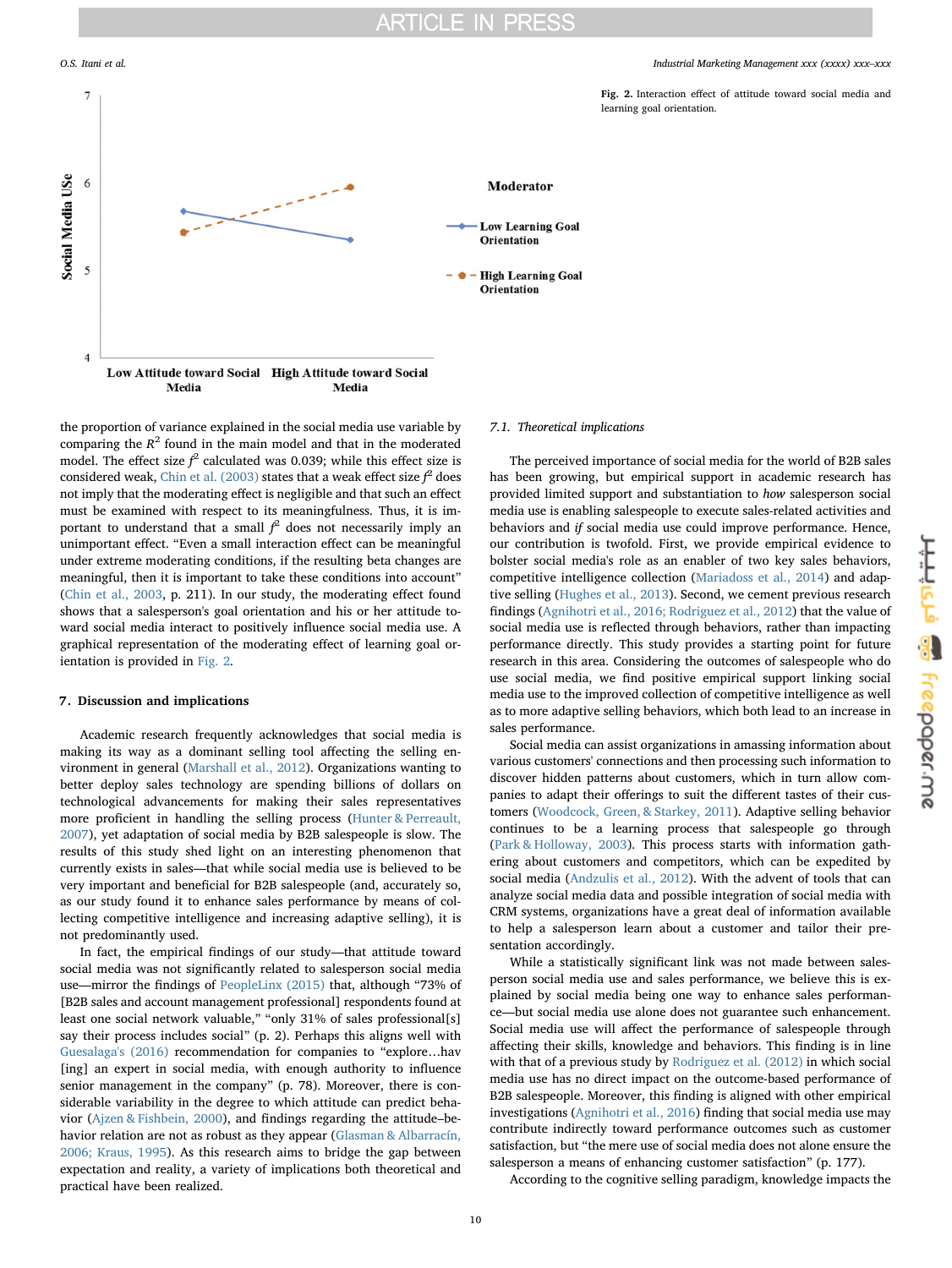salesperson's performance through information-based capabilities and behaviors [\(Porter & Inks, 2000; Weitz et al., 1986\)](#page-14-50). In order to succeed in understanding their customers, salespeople are required to collect timely and precise information about different market opportunities ([Üstüner & Godes, 2006\)](#page-15-15). Salespeople should be aware of changes occurring with their customers and competitors, and adapt their selling efforts and behaviors to respond accordingly [\(Chonko et al., 2002](#page-13-19)). Salespeople should be interested in implementing continuous prospecting in such dynamic markets where buyers switch to different suppliers, go out of business, and desire better relationships and higher sales levels ([Rodriguez et al., 2012\)](#page-14-20). Many scholars and sales professionals would argue that these objectives can be accomplished through the use of social media, so we added a qualitative study to this paper to investigate this notion further. $4$  However, practical observations, supported by our qualitative study, find that salespeople are limited in their use of social media because guidance from their organization is limited regarding best practices and expectations for using social media. This calls for more research to identify the factors, especially organizational and managerial ones, which may enhance the level of salespeople's social media use.

The rapid growth of social media is not associated with enough growth in research on such phenomena [\(Swani et al., 2014](#page-15-4)). Because rapid changes happening in the social media arena make it difficult for academic scholars to keep up, more research is needed. We encourage sales scholars to think ahead to the next topic in this area—the measurable impact of social media. As mentioned previously, literature can condone non-significant results while still placing importance on their implications by implying that social media is simply another communication channel and, therefore, a direct effect may not be experienced. We believe that by focusing on the effects of specific channels (including social media) used by organizations and/or salespeople who formally engage in social selling, "big data" can be used to pinpoint the effects. As results are accumulated, parsing out effects with social media will provide a new and stronger foundation for research in this area. The emerging role of social media within the B2B market calls for more research by scholars and practitioners to understand this phenomenon and to guide managers accordingly.

#### 7.2. Managerial implications

Social media is becoming a major player in all types of communication and is creating unique potential for better performance at both the organizational and individual levels. Acknowledging that traditional marketing and advertising experts may not possess expertise in social media ([Ferrell & Ferrell, 2012\)](#page-13-49), some organizations have started adding "experience with social media" as a job requirement when hiring individuals in boundary-spanning positions such as sales ([Rinaldo, Tapp, & Laverie, 2011\)](#page-14-51) so they can maximize on the perceived benefits of using social media. As a sales executive responding to our qualitative study (R4) put it, firms "can use social media to gather market intelligence and identify value opportunities for their customers."

While hiring individuals with experience in social media may be a move in the right direction to remain current in the modern marketplace, sales professionals need help knowing when and how to use social media for job-related tasks. When a company does not have a social media strategy, "it is left for [the] individual salesperson to use social media for his/her own competitive advantage," as expressed by a respondent (R4) in our qualitative study. Although we find a positive link between social media use and competitive intelligence, it is of utmost importance to highlight the risks of using social media from the perspective of learning about the competition. If all salespeople are looking at what competitors are doing, they could fall into a trap and expose

their own selling strategy. Also, salespeople have to be very careful about how they relate to their customers without unveiling their strategy to competitors.<sup>[5](#page-10-1)</sup>

Referring again to [PeopleLinx's's \(2015\)](#page-14-5) study, utilizing social media for the sales process was only encouraged by 22% of respondents' companies and only 11% offer training in such an area; however, "when companies offer formal training programs, social selling adoption jumps from 28% to 74%" (p. 2). Even more compelling as a reason to implement social media use across a sales team is that "78.6% of sales people using social media to sell outperformed those who weren't using social media" [\(Fidelman, 2015](#page-13-50)). These statistics advocate for salesperson social media use, but their finding of how few salespeople actually use social media in the selling process or are trained on doing so also demonstrates why so little is known compared to the potential ([Fidelman, 2015](#page-13-50)).

Indeed the non-significant link between a salesperson's attitude toward social media and actual use of social media sheds light on the issue at hand. As reflected through our qualitative data analysis, salespeople often face a dilemma about using social media at work largely due to the lack of an organization-wide social media strategy. Specifically, respondents in our qualitative study stated that "the challenges are primarily in terms of…a weak social strategy at firm level" (R4) and "[social media] usage is at an individual or a business unit level and not company-wide" (R1). Another respondent (R6), head of sales at a regional level, went so far as to say, "I am not sure about the opportunities presented by social media….I believe establishing its usefulness is the first and foremost hurdle." It makes sense, therefore, to explore the role of moderating variables that may strengthen or ignite the link between the attitude toward social media and the actual use of social media.

### 8. Limitations

While our model invites a new investigation into the use of social media, it does come with limitations. An earlier version of the model did not find a direct relationship between social media use and performance, so the link was dropped from our model. Our post hoc analysis, however, highlights the mediating path of social media use to adaptive selling to performance. It also is reasonable to mention that the theory implemented in this model works with a number of variables, not only attitude toward social media use or personal attributes such as learning orientation. Our model is not a comprehensive one, and we accept this as a limitation. Social media's impact could be much broader to include components such as network building or lead nurturing, not limited to just competitive intelligence collection or adaptive selling. Moreover, our model is built on the traditional academic definition of social media, which some individuals may not share. Although during the data collection we shared examples of the most commonly used social media platforms (e.g., Facebook, Twitter, and LinkedIn) to draw a boundary with our survey respondents, the use of social media could mean different things to different people.

Another limitation of this research is the use of cross-sectional data in the quantitative analyses. First, the use of cross-sectional survey is criticized for several reasons including common method variance bias (Rindfl[eisch, Malter, Ganesan, & Moorman, 2008](#page-14-52)). In this study we implemented a cross-sectional survey design with data collected from salespeople and managers, thus reducing the possibility of such bias (e.g., [Doty & Glick, 1998](#page-13-51)). Specifically, the survey to which the sales managers responded also included the dependent variable measure of salesperson's sales performance (e.g., [Ahearne & Lam, 2011\)](#page-13-52).

In addition, we followed procedural remedies (e.g., [Podsako](#page-14-53)ff, [MacKenzie, Lee, & Podsako](#page-14-53)ff, 2003) for better validity and reliability (e.g., the use of survey items that were adapted from previously-

<span id="page-10-0"></span><sup>&</sup>lt;sup>4</sup> We appreciate the insight of an anonymous reviewer for this recommendation. <sup>5</sup> We thank an anonymous reviewer for this insight.

<span id="page-10-1"></span>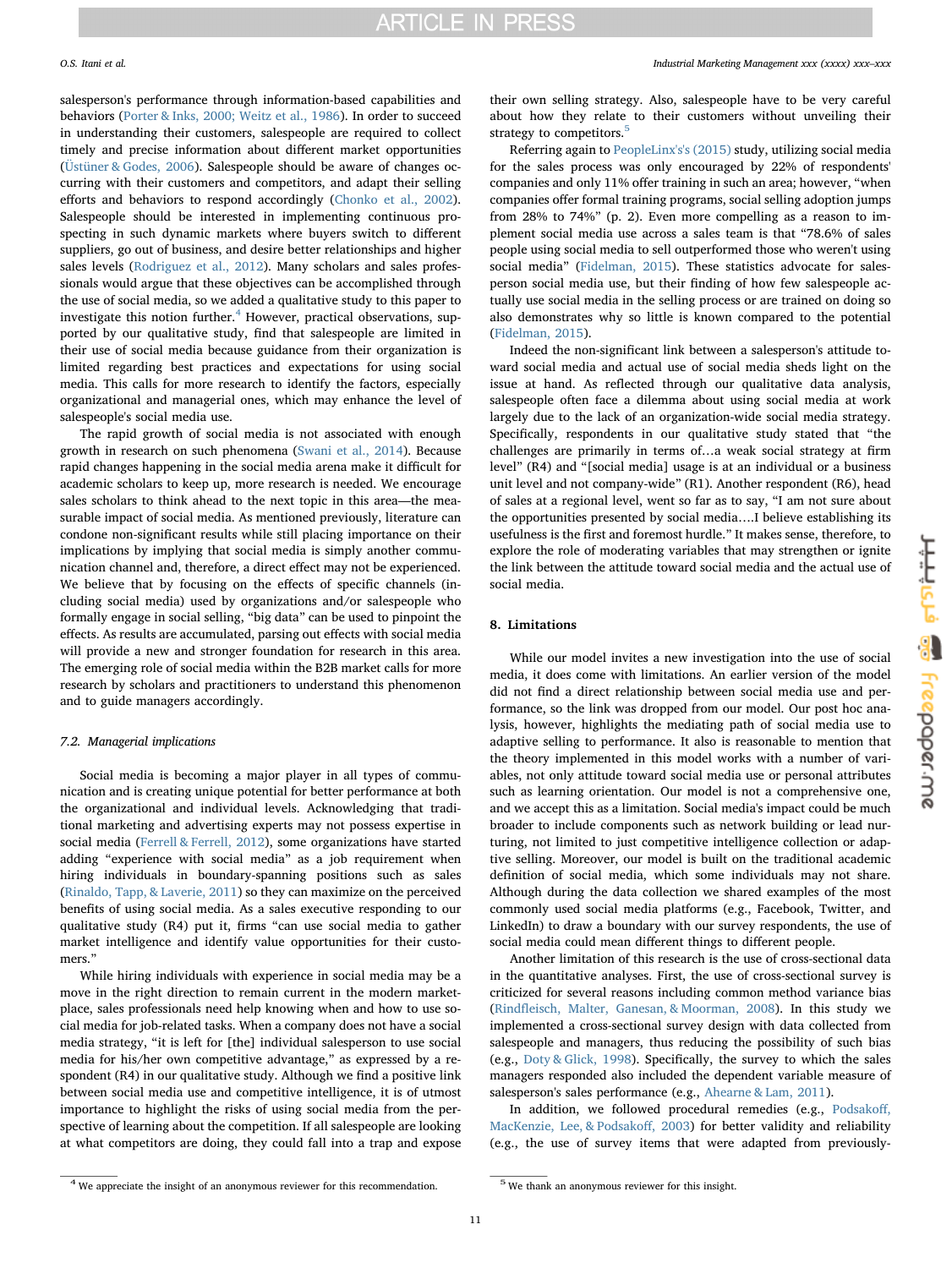validated measures, the pretest of items used by salespeople and sales managers, and the confidentiality and anonymity assured to respondents). Future research should implement a longitudinal design, with matched data collected before and after the adoption period. Such a design's results may better explain the effects of social media use on performance, while being mindful that organizations face different challenges with social media implementation and still are not able to measure the exact effects of using it.

Another limitation lies in the fact that some of our relationships may be driven by additional mechanisms. For example, the strong link between competitive intelligence collection and adaptive selling behavior could be mediated by the increase in salespeople's knowledge, which is a key factor in sales performance (e.g., [Verbeke, Dietz, & Verwaal, 2011](#page-15-16)). Future research should examine such a possible relationship. Moreover, future studies are encouraged to examine how competitive intelligence collected from social media at the salesperson's individual level can be shared with other salespeople and disseminated through the entire organization. CRM technology that has the capability of achieving such a goal would be a relevant tool for this research to help future studies examine such phenomena both qualitatively and quantitatively.

### 9. Future research directions

In this study new relationships where identified, including the relationship between social media and one of the most influential selling behaviors—adaptability (e.g., [Spiro & Weitz, 1990; Verbeke et al.,](#page-15-12) [2011\)](#page-15-12). Future studies may test the effects of social media on other selling behaviors, such as customer-oriented and service behaviors. For example, it could be argued that the use of social media increases the perceived sociability of salespeople and keeps ongoing connections between salespeople and customers, thus leading them to increase their customer-oriented behaviors. Evidence of this appears in our qualitative study, where a respondent states (R5), "the sales force uses the social media on a personal basis to link on with their regular customers to build up relationship and to keep in touch." This is in line with the logic, which was also supported in this study, that social media enhances sales performance through specific selling behaviors such as adaptive selling.

In our study, we assumed learning-oriented salespeople would be likely to perceive social media as a tool that can support them at work and enhance their job performance. However, this issue could be linked

#### O.S. Itani et al. *Industrial Marketing Management xxx (xxxx) xxx–xxx*

to generational issues (e.g., Millennials, Generation X). While we control for many variables in our reported model (i.e., age, experience, gender, education, company size, and industry), we accept this as a limitation. We also expect this transition into social selling to be increasingly important, as "millennials now account for almost half of all B2B purchase decision makers" ([Soat, 2015](#page-15-17)). Of course, we acknowledge [Weinstein and Mullins' \(2012\)](#page-15-18) finding that more experienced salespeople are generally more resistant to new technologies, so we believe this deepens the call to action for organizations to adopt social selling standards and to offer formal training in this area. We encourage future researchers to investigate this.

In this study, we focused on learning goal orientation. The goal orientation framework distinguishes between two personal orientations that motivate individuals toward achieving their goals: learning goal orientation and performance goal orientation ([Ames & Archer, 1988;](#page-13-18) [Dweck, 1986; Elliott & Dweck, 1988\)](#page-13-18). The two different goal orientations generate different mental outlines that, in turn, create separate foundations on which individuals build their actions to achieve the goals associated with particular situations ([Elliott & Dweck, 1988](#page-13-53)). Future studies may want to explore the role of other goal orientations in driving the use of social media.

Finally, future research should consider the chain of events from social media use to behavioral relations of the salesperson when studying effects of social media. In other words, it is not enough for salespeople to simply use social media on its own to increase their sales performance; instead, salespeople should understand how the use of social media can enhance different selling behaviors that, in turn, have direct effects on performance. For example, researchers should try to understand salesperson's simultaneous use of different social media tools and other CRM technologies, and the effect such simultaneous usage may have on performance. Furthermore, new studies are called to help understand the role social media plays in salespeople's simultaneous pursuit of customer service and cross/up selling behaviors (e.g., [Agnihotri, Gabler, Itani,](#page-13-54) [Jaramillo, & Krush, 2017; Jasmand, Blazevic, & de Ruyter, 2012](#page-13-54)). The capabilities social media provide can help salespeople better serve their customers and provide additional opportunities for salespeople to engage and cross/up selling, and eventually, performance. A pressing area for further study is to examine the different perspectives and angles of social media use within the B2B market and the sales context that can help both academics and practitioners achieve a better understanding of these evolving marketing tools.

## Appendix A. Industry reflections on the state of social media, associated challenges, opportunities and research needs

|    | Job<br>position                            | Size/<br>industry    | Current state of social media in the<br>organization                                                                                                                          | Challenges and opportunities                                                                                                                                                                                      | Research needs                                                                                                                                                                                                |
|----|--------------------------------------------|----------------------|-------------------------------------------------------------------------------------------------------------------------------------------------------------------------------|-------------------------------------------------------------------------------------------------------------------------------------------------------------------------------------------------------------------|---------------------------------------------------------------------------------------------------------------------------------------------------------------------------------------------------------------|
| R1 | National<br>Head                           | $1K +$<br>Media      | "Its usage is at an individual or a<br>business unit level and not company-<br>wide. Most sales executives,<br>managers use LinkedIn to connect<br>with B2B decision makers." | "creating or driving such<br>platforms (Knowledge platforms<br>using social media) would be a thrust<br>area for any senior sales director/<br>head for database expansion,<br>providing depth in relationships." | "Not sure."                                                                                                                                                                                                   |
| R2 | Partner<br>and Head<br>Client<br>Relations | $25+$<br>Consulting  | "There is no formal process or<br>strategy to this effect. If at all the<br>individual sales person may be using<br>the medium in his personal capacity."                     | "Sales people are generally slow/<br>reluctant in adapting to technological<br>advancements. Also companies<br>generally do not have a proper social<br>media strategy in place for B2B<br>sales."                | "Creating tools adept enough to sift<br>through the very convoluted world<br>of social media postings and<br>accurate enough to emerge with<br>legitimate predictions of off-line<br>behavior is incredible." |
| R3 | Deputy<br>General<br>Manager               | $300 +$<br>Marketing | "The increasing dependency of<br>consumers on social media spills not<br>only into business but also into<br>communications between<br>businesses."                           | "There is immense opportunity which<br>has not been leveraged at all.<br>Communication on Social media can<br>open up new avenues for generating<br>leads, customer feedback, consumer<br>insights etc."          | " is there any correlation between<br>the social media strategy of the<br>firm & the individual sales person?"                                                                                                |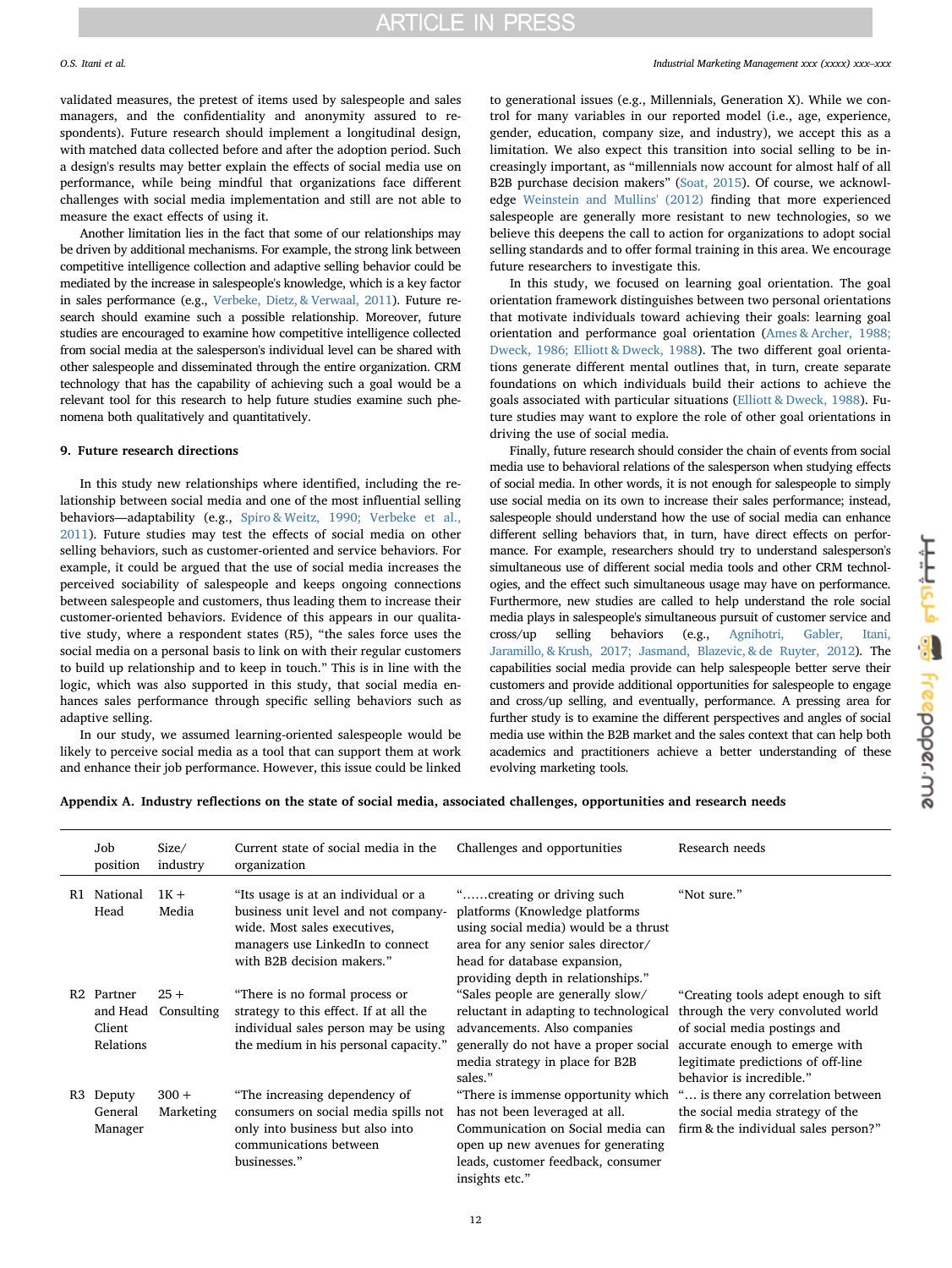## O.S. Itani et al. *Industrial Marketing Management xxx (xxxx) xxx–xxx*

|           | R4 Former<br>Regional<br>Sales<br>Head | $1K +$<br>Media        | "company does not have a social"<br>media strategy. Therefore, it is left for<br>individual salesperson to use social<br>media for his/her own competitive<br>advantage."                                                                                                         | "This could be a great advantage for<br>firms which are constrained in<br>adapting to the new form of selling.<br>Firms, for example can use social<br>media to gather market intelligence<br>and identify value opportunities for<br>their customers. The challenges are<br>primarily in terms of lower<br>technology adaption at sales force<br>level and a weak social strategy at<br>firm level." | "What are the drivers of firm level<br>social media strategy? How does<br>that connect with individual<br>salesperson's social media strategy?<br>Can the latter be an effective driver<br>of the former?"               |
|-----------|----------------------------------------|------------------------|-----------------------------------------------------------------------------------------------------------------------------------------------------------------------------------------------------------------------------------------------------------------------------------|-------------------------------------------------------------------------------------------------------------------------------------------------------------------------------------------------------------------------------------------------------------------------------------------------------------------------------------------------------------------------------------------------------|--------------------------------------------------------------------------------------------------------------------------------------------------------------------------------------------------------------------------|
| <b>R5</b> | General<br>Manager                     | $140 +$<br>Advertising | "As of now the company has no<br>strategy in place for using social<br>media on an organisational scale.<br>However the sales force uses the<br>social media on a personal basis to<br>link on with their regular customers<br>to build up relationship and to keep<br>in touch." | "Using social media in B2B sales can<br>be a double edged sword. If the<br>company is good in its service and is<br>responsive it can be used to its<br>advantage otherwise if company is<br>not responsive to handling<br>complaints and its image, its image<br>can sour overnight."                                                                                                                | "A study into how effectively has<br>social media usage by the company<br>has affected its turnover or its image<br>among its customers, does the<br>customer feel closer to the company<br>or it has created a divide." |
|           | R6 Regional<br>Sales<br>Head           | Investments            | "I seriously do not know for sure if<br>social media tools are turning a sales<br>rep's world upside down. It is still all<br>about having trusted relationships<br>with customers so the question is if<br>and how social media tools could help<br>reps in that process."       | "I am not sure about the opportunities<br>presented by social media. As for<br>challenges, I believe establishing its<br>usefulness is the first and foremost<br>hurdle."                                                                                                                                                                                                                             | "How to leverage these (social<br>media) tools in the sales process is<br>worthy to explore."                                                                                                                            |

# Appendix B. Measurements, indicators loadings, composite reliability, Cronbach's alpha and average variance extracted

| Measurements                                                                                  | Indicators<br>Loading |
|-----------------------------------------------------------------------------------------------|-----------------------|
| Learning goal orientation CR = 0.83; $\alpha$ = 0.71; AVE = 0.63                              |                       |
| I am always learning something new about my customers.                                        | 0.81                  |
| It is worth spending a great deal of time learning new approaches for dealing with customers. | 0.69                  |
| Learning how to be a better salesperson is of fundamental importance to me.                   | 0.87                  |
| Making mistakes when working with customers is just a part of the learning process.           | 0.40                  |
| I put in a great deal of effort sometimes in order to learn something new.                    | 0.41                  |
| Attitude toward social media usefulness CR = 0.83; $\alpha$ = 0.63; AVE = 0.73                |                       |
| I think social media can be useful for personal socializing/networking                        | 0.87                  |
| I think social media can be useful for networking within my company                           | 0.84                  |
| Social media use CR = 0.88; $\alpha$ = 0.79; AVE = 0.71                                       |                       |
| I am using social media to its fullest potential for supporting my own work                   | 0.89                  |
| I am using all capabilities of social media in the best fashion to help me on the job         | 0.92                  |
| My use of social media is pretty much integrated as part of my normal work routine            | 0.69                  |
| Competitive intelligence collection CR = 0.95; $\alpha$ = 0.92; AVE = 0.86                    |                       |
| When I am in the field, I try to gather and transmit reliable information                     | 0.89                  |
| I always assign myself objectives to obtain information about competitors.                    | 0.96                  |
| I ask customers about the competition's products and strategies.                              | 0.93                  |
| Adaptive selling behavior CR = 0.87; $\alpha$ = 0.77; AVE = 0.69                              |                       |
| When I feel that my sales approach is not working, I can easily change to another approach.   | 0.86                  |
| I like to experiment with different sales approaches.                                         | 0.93                  |
| I vary my sales style from situation to situation.                                            | 0.69                  |
| Each customer requires a unique approach. <sup>a</sup>                                        |                       |
| Sales performance <sup>b</sup> CR = 0.88; $\alpha$ = 0.81; AVE = 0.71                         |                       |
| This sales representative exceeds sales targets and objectives.                               | 0.87                  |
| This sales representative generates a high level of sales.                                    | 0.75                  |
| This sales representative sells the full range of products.                                   | 0.90                  |

Note: Indicators in italic were dropped. CR = composite reliability;  $\alpha$  = Cronbach's Alpha; AVE = Average variance extracted.

<span id="page-12-0"></span> $^{\rm a}$  Item cross-loaded.  $^{\rm b}$  Managers reported data.

<span id="page-12-1"></span>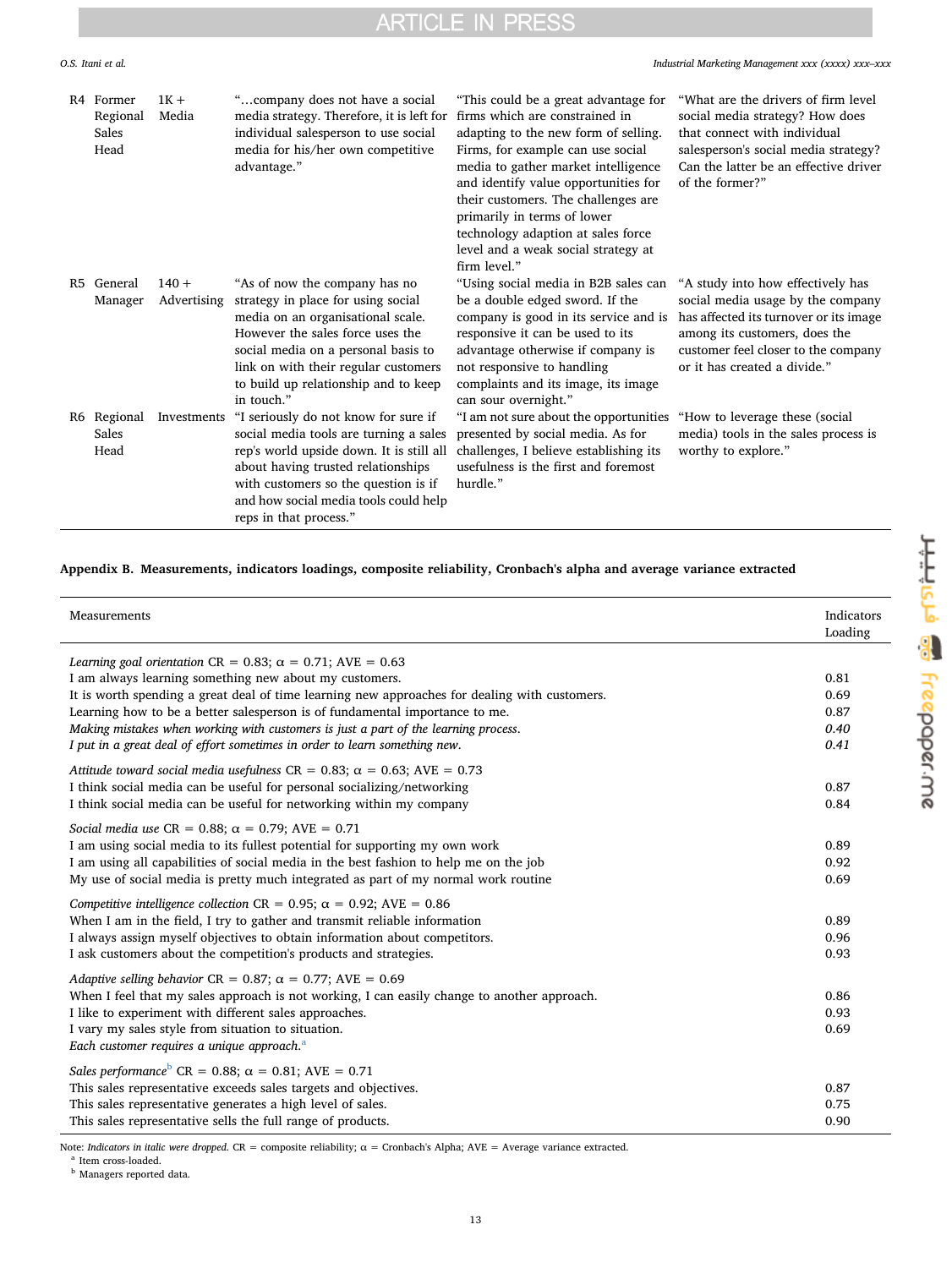### O.S. Itani et al. *Industrial Marketing Management xxx (xxxx) xxx–xxx*

#### References

- <span id="page-13-3"></span>[Agnihotri, R., Dingus, R., Hu, M. Y., & Krush, M. T. \(2016\). Social media: In](http://refhub.elsevier.com/S0019-8501(17)30482-0/rf0005)fluencing [customer satisfaction in B2B sales.](http://refhub.elsevier.com/S0019-8501(17)30482-0/rf0005) Industrial Marketing Management, 53(February), 172–[180](http://refhub.elsevier.com/S0019-8501(17)30482-0/rf0005).
- <span id="page-13-54"></span>[Agnihotri, R., Gabler, C. B., Itani, O. S., Jaramillo, F., & Krush, M. T. \(2017\). Salesperson](http://refhub.elsevier.com/S0019-8501(17)30482-0/rf0010) [ambidexterity and customer satisfaction: Examining the role of customer demand](http://refhub.elsevier.com/S0019-8501(17)30482-0/rf0010)[ingness, adaptive selling, and role con](http://refhub.elsevier.com/S0019-8501(17)30482-0/rf0010)flict. Journal of Personal Selling & Sales [Management](http://refhub.elsevier.com/S0019-8501(17)30482-0/rf0010), 37(1), 27–41.
- <span id="page-13-0"></span>[Agnihotri, R., Kothandaraman, P., Kashyap, R., & Singh, R. \(2012\). Bringing](http://refhub.elsevier.com/S0019-8501(17)30482-0/rf0015) "social" into [sales: The impact of salespeople's social media use on service behaviors and value](http://refhub.elsevier.com/S0019-8501(17)30482-0/rf0015) creation. [Journal of Personal Selling & Sales Management](http://refhub.elsevier.com/S0019-8501(17)30482-0/rf0015), 32(3), 333–348.
- <span id="page-13-30"></span>[Ahearne, M., Jones, E., Rapp, A., & Mathieu, J. \(2008\). High touch through high tech: The](http://refhub.elsevier.com/S0019-8501(17)30482-0/rf0020) [impact of salesperson technology usage on sales performance via mediating me](http://refhub.elsevier.com/S0019-8501(17)30482-0/rf0020)chanisms. [Management Science](http://refhub.elsevier.com/S0019-8501(17)30482-0/rf0020), 54(4), 671–685.
- <span id="page-13-52"></span>[Ahearne, M., & Lam, S. K. \(2011\). Sales force performance: A typology and future re](http://refhub.elsevier.com/S0019-8501(17)30482-0/rf0025)[search priorities. In G. L. Lilien, & R. Grewal \(Eds.\),](http://refhub.elsevier.com/S0019-8501(17)30482-0/rf0025) Business-to-business marketing handbook[. Edward Elgar Publishing](http://refhub.elsevier.com/S0019-8501(17)30482-0/rf0025).
- <span id="page-13-35"></span>[Ahearne, M., Mathieu, J., & Rapp, A. \(2005\). To empower or not to empower your sales](http://refhub.elsevier.com/S0019-8501(17)30482-0/rf0030) [force? An empirical examination of the in](http://refhub.elsevier.com/S0019-8501(17)30482-0/rf0030)fluence of leadership empowerment be[havior on customer satisfaction and performance.](http://refhub.elsevier.com/S0019-8501(17)30482-0/rf0030) Journal of Applied Psychology, 90[\(5\), 945](http://refhub.elsevier.com/S0019-8501(17)30482-0/rf0030)–955.
- <span id="page-13-9"></span>Ajzen, I. (1985). From intentions to actions: A theory of planned behavior. Action control (pp. 11–39). Springer. Retrieved from [http://link.springer.com/chapter/10.1007/](http://link.springer.com/chapter/10.1007/978-3-642-69746-3_2) [978-3-642-69746-3\\_2](http://link.springer.com/chapter/10.1007/978-3-642-69746-3_2).
- <span id="page-13-6"></span>Ajzen, I., & Fishbein, M. (1975). [Belief, attitude, intention and behavior: An introduction to](http://refhub.elsevier.com/S0019-8501(17)30482-0/rf0040) theory and research[. Reading, MA: Addison-Wesley](http://refhub.elsevier.com/S0019-8501(17)30482-0/rf0040).
- Ajzen, I., & Fishbein, M. (1980). [Understanding attitudes and predicting social behavior](http://refhub.elsevier.com/S0019-8501(17)30482-0/rf0045). Englewood Cliff[s, NJ: Prentice-Hall.](http://refhub.elsevier.com/S0019-8501(17)30482-0/rf0045)
- <span id="page-13-47"></span>[Ajzen, I., & Fishbein, M. \(2000\). Attitudes and the attitude-behavior relation: Reasoned](http://refhub.elsevier.com/S0019-8501(17)30482-0/rf0050) and automatic processes. [European Review of Social Psychology](http://refhub.elsevier.com/S0019-8501(17)30482-0/rf0050), 11(1), 1–33.
- <span id="page-13-18"></span>[Ames, C., & Archer, J. \(1988\). Achievement goals in the classroom: Students' learning](http://refhub.elsevier.com/S0019-8501(17)30482-0/rf0055) [strategies and motivation processes.](http://refhub.elsevier.com/S0019-8501(17)30482-0/rf0055) Journal of Educational Psychology, 80(3), 260–[267](http://refhub.elsevier.com/S0019-8501(17)30482-0/rf0055).
- <span id="page-13-2"></span>Andzulis, [J. M., Panagopoulos, N. G., & Rapp, A. \(2012\). A review of social media and](http://refhub.elsevier.com/S0019-8501(17)30482-0/rf0060) implications for the sales process. [Journal of Personal Selling & Sales Management](http://refhub.elsevier.com/S0019-8501(17)30482-0/rf0060), 32[\(3\), 305](http://refhub.elsevier.com/S0019-8501(17)30482-0/rf0060)–316.
- <span id="page-13-22"></span>[Avlonitis, G. J., & Panagopoulos, N. G. \(2005\). Antecedents and consequences of CRM](http://refhub.elsevier.com/S0019-8501(17)30482-0/rf0065) [technology acceptance in the sales force.](http://refhub.elsevier.com/S0019-8501(17)30482-0/rf0065) Industrial Marketing Management, 34(4), 355–[368](http://refhub.elsevier.com/S0019-8501(17)30482-0/rf0065).
- <span id="page-13-1"></span>[Avlonitis, G. J., & Panagopoulos, N. G. \(2010\). Selling and sales management: An in](http://refhub.elsevier.com/S0019-8501(17)30482-0/rf0070)[troduction to the special section and recommendations on advancing the sales re](http://refhub.elsevier.com/S0019-8501(17)30482-0/rf0070)search agenda. [Industrial Marketing Management](http://refhub.elsevier.com/S0019-8501(17)30482-0/rf0070), 39(7), 1045–1048.
- <span id="page-13-23"></span>Bagozzi, R. P., & Dholakia, U. M. (2006). Antecedents and purchase consequences of customer participation in small group brand communities. International Journal of Research in Marketing, 23(1), 45–61. [http://dx.doi.org/10.1016/j.ijresmar.2006.01.](http://dx.doi.org/10.1016/j.ijresmar.2006.01.005) [005](http://dx.doi.org/10.1016/j.ijresmar.2006.01.005).
- <span id="page-13-5"></span>[Baird, D. E., & Fisher, M. \(2005\). Neomillennial user experience design strategies:](http://refhub.elsevier.com/S0019-8501(17)30482-0/rf0080) [Utilizing social networking media to support](http://refhub.elsevier.com/S0019-8501(17)30482-0/rf0080) "always on" learning styles. Journal of [Educational Technology Systems](http://refhub.elsevier.com/S0019-8501(17)30482-0/rf0080), 34(1), 5–32.
- <span id="page-13-29"></span>[Berinato, S., & Clark, J. \(2010\).](http://refhub.elsevier.com/S0019-8501(17)30482-0/rf0085) Six ways to find value in Twitter's noise. Watertown, MA, [USA: Harvard Business School Publishing Corporation.](http://refhub.elsevier.com/S0019-8501(17)30482-0/rf0085)
- <span id="page-13-17"></span>[Bettencourt, L. A. \(2004\). Change-oriented organizational citizenship behaviors: The di](http://refhub.elsevier.com/S0019-8501(17)30482-0/rf0090)rect and moderating infl[uence of goal orientation.](http://refhub.elsevier.com/S0019-8501(17)30482-0/rf0090) Journal of Retailing, 80(3), 165–[180](http://refhub.elsevier.com/S0019-8501(17)30482-0/rf0090).
- <span id="page-13-28"></span>[Bhardwaj, P., Chen, Y., & Godes, D. \(2008\). Buyer-initiated vs. seller-initiated information](http://refhub.elsevier.com/S0019-8501(17)30482-0/rf0095) revelation. [Management Science](http://refhub.elsevier.com/S0019-8501(17)30482-0/rf0095), 54(6), 1104–1114.
- <span id="page-13-15"></span>[Bhattacherjee, A., & Sanford, C. \(2009\). The intention](http://refhub.elsevier.com/S0019-8501(17)30482-0/rf0100)–behaviour gap in technology [usage: The moderating role of attitude strength.](http://refhub.elsevier.com/S0019-8501(17)30482-0/rf0100) Behaviour & Information Technology, 28[\(4\), 389](http://refhub.elsevier.com/S0019-8501(17)30482-0/rf0100)–401.
- <span id="page-13-36"></span>[Boorom, M. L., Goolsby, J. R., & Ramsey, R. P. \(1998\). Relational communication traits](http://refhub.elsevier.com/S0019-8501(17)30482-0/rf0105) and their effect [on adaptiveness and sales performance.](http://refhub.elsevier.com/S0019-8501(17)30482-0/rf0105) Journal of the Academy of [Marketing Science](http://refhub.elsevier.com/S0019-8501(17)30482-0/rf0105), 26(1), 16–30.
- <span id="page-13-11"></span>[Breckler, S. \(1984\). Empirical validation of a](http://refhub.elsevier.com/S0019-8501(17)30482-0/rf0110)ffect, behavior, and cognition as distinct components of attitude. [Journal of Personality and Social Psychology](http://refhub.elsevier.com/S0019-8501(17)30482-0/rf0110), 47(6), [1191](http://refhub.elsevier.com/S0019-8501(17)30482-0/rf0110)–1205.
- <span id="page-13-38"></span>[Burgess, S. M., & Steenkamp, J. B. E. \(2006\). Marketing renaissance: How research in](http://refhub.elsevier.com/S0019-8501(17)30482-0/rf0115) [emerging markets advances marketing science and practice.](http://refhub.elsevier.com/S0019-8501(17)30482-0/rf0115) International Journal of [Research in Marketing](http://refhub.elsevier.com/S0019-8501(17)30482-0/rf0115), 23(4), 337–356.
- <span id="page-13-12"></span>Casaló, L. V., Flavián, C., & Guinalíu, M. (2010). Relationship quality, community promotion and brand loyalty in virtual communities: Evidence from free software communities. International Journal of Information Management, 30(4), 357–367. [http://dx.doi.org/10.1016/j.ijinfomgt.2010.01.004.](http://dx.doi.org/10.1016/j.ijinfomgt.2010.01.004)
- <span id="page-13-24"></span>[Celuch, K., Goodwin, S., & Taylor, S. A. \(2007\). Understanding small scale industrial user](http://refhub.elsevier.com/S0019-8501(17)30482-0/rf0125) [internet purchase and information management intentions: A test of two attitude](http://refhub.elsevier.com/S0019-8501(17)30482-0/rf0125) models. [Industrial Marketing Management](http://refhub.elsevier.com/S0019-8501(17)30482-0/rf0125), 36(1), 109–120.
- <span id="page-13-20"></span>[Chai, J., Zhao, G., & Babin, B. J. \(2012\). An empirical study on the impact of two types of](http://refhub.elsevier.com/S0019-8501(17)30482-0/rf0130) [goal orientation and salesperson perceived obsolescence on adaptive selling.](http://refhub.elsevier.com/S0019-8501(17)30482-0/rf0130) Journal [of Personal Selling & Sales Management](http://refhub.elsevier.com/S0019-8501(17)30482-0/rf0130), 32(2), 261–273.
- Chang, Y. P., & Zhu, D. H. (2011). Understanding social networking sites adoption in China: A comparison of pre-adoption and post-adoption. Computers in Human Behavior, 27(5), 1840–1848. [http://dx.doi.org/10.1016/j.chb.2011.04.006.](http://dx.doi.org/10.1016/j.chb.2011.04.006)
- <span id="page-13-34"></span>[Chen, C. C., & Jaramillo, F. \(2014\). The double-edged e](http://refhub.elsevier.com/S0019-8501(17)30482-0/rf0140)ffects of emotional intelligence on the adaptive selling–[salesperson-owned loyalty relationship.](http://refhub.elsevier.com/S0019-8501(17)30482-0/rf0140) Journal of Personal [Selling & Sales Management](http://refhub.elsevier.com/S0019-8501(17)30482-0/rf0140), 34(1), 33–50.

# <span id="page-13-27"></span>[Chen, H., Chau, M., & Zeng, D. \(2002\). CI spider: A tool for competitive intelligence on](http://refhub.elsevier.com/S0019-8501(17)30482-0/rf0145)

- <span id="page-13-42"></span>the web. [Decision Support Systems](http://refhub.elsevier.com/S0019-8501(17)30482-0/rf0145), 34(1), 1–17. [Chin, W. W. \(1998\). The partial least squares approach to structural equation modeling.](http://refhub.elsevier.com/S0019-8501(17)30482-0/rf0150)
- <span id="page-13-44"></span>[Modern Methods for Business Research](http://refhub.elsevier.com/S0019-8501(17)30482-0/rf0150), 295(2), 295–336. Chin, [W. W., Marcolin, B. L., & Newsted, P. R. \(2003\). A partial least squares latent](http://refhub.elsevier.com/S0019-8501(17)30482-0/rf0155) [variable modeling approach for measuring interaction e](http://refhub.elsevier.com/S0019-8501(17)30482-0/rf0155)ffects: Results from a Monte [Carlo simulation study and an electronic-mail emotion/adoption study.](http://refhub.elsevier.com/S0019-8501(17)30482-0/rf0155) Information
- <span id="page-13-19"></span>[Systems Research](http://refhub.elsevier.com/S0019-8501(17)30482-0/rf0155), 14(2), 189–217. [Chonko, L. B., Jones, E., Roberts, J. A., & Dubinsky, A. J. \(2002\). The role of environ](http://refhub.elsevier.com/S0019-8501(17)30482-0/rf0160)[mental turbulence, readiness for change, and salesperson learning in the success of](http://refhub.elsevier.com/S0019-8501(17)30482-0/rf0160)
- <span id="page-13-45"></span>Cohen, J. (1988). [Statistical power analysis for the behavioral sciences](http://refhub.elsevier.com/S0019-8501(17)30482-0/rf0165). Hillsdale, NJ: [Lawrence Erlbaum.](http://refhub.elsevier.com/S0019-8501(17)30482-0/rf0165)
- <span id="page-13-16"></span>[Colquitt, J. A., & Simmering, M. J. \(1998\). Conscientiousness, goal orientation, and](http://refhub.elsevier.com/S0019-8501(17)30482-0/rf0170) [motivation to learn during the learning process: A longitudinal study.](http://refhub.elsevier.com/S0019-8501(17)30482-0/rf0170) Journal of [Applied Psychology](http://refhub.elsevier.com/S0019-8501(17)30482-0/rf0170), 83(4), 654–665.
- [Cronin, B., Overfelt, K., Fouchereaux, K., Manzvanzvike, T., Cha, M., & Sona, E. \(1994\).](http://refhub.elsevier.com/S0019-8501(17)30482-0/rf0175) [The Internet and competitive intelligence: A survey of current practice.](http://refhub.elsevier.com/S0019-8501(17)30482-0/rf0175) International [Journal of Information Management](http://refhub.elsevier.com/S0019-8501(17)30482-0/rf0175), 14(3), 204–222.
- [Dabbagh, N., & Kitsantas, A. \(2012\). Personal learning environments, social media, and](http://refhub.elsevier.com/S0019-8501(17)30482-0/rf0180) [self-regulated learning: A natural formula for connecting formal and informal](http://refhub.elsevier.com/S0019-8501(17)30482-0/rf0180) learning. [The Internet and Higher Education](http://refhub.elsevier.com/S0019-8501(17)30482-0/rf0180), 15(1), 3–8.
- <span id="page-13-21"></span>[Davis, F. D. \(1989\). Perceived usefulness, perceived ease of use, and user acceptance of](http://refhub.elsevier.com/S0019-8501(17)30482-0/rf0185) [information technology.](http://refhub.elsevier.com/S0019-8501(17)30482-0/rf0185) MIS Quarterly, 13(3), 319–340.
- <span id="page-13-7"></span>[Davis, F. D., Bagozzi, R. P., & Warshaw, P. R. \(1989\). User acceptance of computer](http://refhub.elsevier.com/S0019-8501(17)30482-0/rf0190) [technology: A comparison of two theoretical models.](http://refhub.elsevier.com/S0019-8501(17)30482-0/rf0190) Management Science, 35(8), 982–[1003.](http://refhub.elsevier.com/S0019-8501(17)30482-0/rf0190)
- <span id="page-13-51"></span>[Doty, D. H., & Glick, W. H. \(1998\). Common methods bias: Does common methods var-](http://refhub.elsevier.com/S0019-8501(17)30482-0/rf9200)iance really bias results? [Organizational Research Methods](http://refhub.elsevier.com/S0019-8501(17)30482-0/rf9200), 1(4), 374-406.
- [Dweck, C. S. \(1986\). Motivational processes a](http://refhub.elsevier.com/S0019-8501(17)30482-0/rf0195)ffecting learning. American Psychologist, 41[\(10\), 1040](http://refhub.elsevier.com/S0019-8501(17)30482-0/rf0195)–1048.
- [Dweck, C. S., & Leggett, E. L. \(1988\). A social-cognitive approach to motivation and](http://refhub.elsevier.com/S0019-8501(17)30482-0/rf0200) personality. [Psychological](http://refhub.elsevier.com/S0019-8501(17)30482-0/rf0200) Review, 95(2), 256–273.
- <span id="page-13-10"></span>Eagly, A. H., & Chaiken, S. (1993). [The psychology of attitudes \(Vol. xxii\)](http://refhub.elsevier.com/S0019-8501(17)30482-0/rf0205). Orlando, FL, US: [Harcourt Brace Jovanovich College Publishers](http://refhub.elsevier.com/S0019-8501(17)30482-0/rf0205).
- <span id="page-13-33"></span>[Eckert, J. A. \(2006\). Adaptive selling behavior: Adding depth and speci](http://refhub.elsevier.com/S0019-8501(17)30482-0/rf0210)ficity to the range of adaptive outputs. [American Journal of Business Education](http://refhub.elsevier.com/S0019-8501(17)30482-0/rf0210), 21(1), 31–40.
- <span id="page-13-53"></span>[Elliott, E. S., & Dweck, C. S. \(1988\). Goals: An approach to motivation and achievement.](http://refhub.elsevier.com/S0019-8501(17)30482-0/rf0215) [Journal of Personality and Social Psychology](http://refhub.elsevier.com/S0019-8501(17)30482-0/rf0215), 54(1), 5–12.

<span id="page-13-25"></span>Faulk, R. (2015). Strengthening the sales process with social media. Campaigner CRM. Retrieved from [http://www.campaignercrm.com/en/community/blog/crm/post/](http://www.campaignercrm.com/en/community/blog/crm/post/strengthening-the-sales-process-with-social-media/) [strengthening-the-sales-process-with-social-media/](http://www.campaignercrm.com/en/community/blog/crm/post/strengthening-the-sales-process-with-social-media/) (accessed 28 October 2015) . [Ferrell, L., & Ferrell, O. C. \(2012\). Redirecting direct selling: High-touch embraces high-](http://refhub.elsevier.com/S0019-8501(17)30482-0/rf0225)

- <span id="page-13-50"></span><span id="page-13-49"></span>tech. [Business Horizons](http://refhub.elsevier.com/S0019-8501(17)30482-0/rf0225), 55(3), 273-281. Fidelman, M. (2015). The rise of social salespeople. Forbes. Retrieved from [http://www.](http://www.forbes.com/sites/markfidelman/2012/11/05/the-rise-of-social-salespeople/) forbes.com/sites/markfi[delman/2012/11/05/the-rise-of-social-salespeople/](http://www.forbes.com/sites/markfidelman/2012/11/05/the-rise-of-social-salespeople/) (ac-
- <span id="page-13-41"></span>cessed 22 October 2015) . [Fornell, C., & Larcker, D. F. \(1981\). Evaluating structural equation models with un](http://refhub.elsevier.com/S0019-8501(17)30482-0/rf0235)[observable variables and measurement error.](http://refhub.elsevier.com/S0019-8501(17)30482-0/rf0235) Journal of Marketing Research, 18(1), 39–[50](http://refhub.elsevier.com/S0019-8501(17)30482-0/rf0235).
- <span id="page-13-26"></span>[Fouss, J. H., & Solomon, E. \(1980\). Salespeople as researchers: Help or hazard?](http://refhub.elsevier.com/S0019-8501(17)30482-0/rf0240) The [Journal of Marketing](http://refhub.elsevier.com/S0019-8501(17)30482-0/rf0240), 44(3), 36–39.
- <span id="page-13-32"></span>[Franke, G. R., & Park, J.-E. \(2006\). Salesperson adaptive selling behavior and customer](http://refhub.elsevier.com/S0019-8501(17)30482-0/rf0245) orientation: A meta-analysis. [Journal of Marketing Research](http://refhub.elsevier.com/S0019-8501(17)30482-0/rf0245), 43(4), 693–702.
- <span id="page-13-14"></span>Fulk, J., Steinfi[eld, C. W., Schmitz, J., & Power, J. G. \(1987\). A social information pro](http://refhub.elsevier.com/S0019-8501(17)30482-0/rf0250)[cessing model of media use in organizations.](http://refhub.elsevier.com/S0019-8501(17)30482-0/rf0250) Communication Research, 14(5), 529–[552](http://refhub.elsevier.com/S0019-8501(17)30482-0/rf0250).
- <span id="page-13-4"></span>[Gangadharbatla, H. \(2008\). Facebook me: Collective self-esteem, need to belong, and](http://refhub.elsevier.com/S0019-8501(17)30482-0/rf0255) internet self-effi[cacy as predictors of the iGeneration's attitudes toward social net](http://refhub.elsevier.com/S0019-8501(17)30482-0/rf0255)working sites. Journal [of Interactive Advertising](http://refhub.elsevier.com/S0019-8501(17)30482-0/rf0255), 8(2), 5–15.
- <span id="page-13-43"></span>[Gefen, D., & Straub, D. \(2005\). A practical guide to factorial validity using PLS-graph:](http://refhub.elsevier.com/S0019-8501(17)30482-0/rf0260) Tutorial and annotated example. [Communications of the Association for Information](http://refhub.elsevier.com/S0019-8501(17)30482-0/rf0260) [Systems](http://refhub.elsevier.com/S0019-8501(17)30482-0/rf0260), 16(1), 91–109.
- <span id="page-13-48"></span>[Glasman, L. R., & Albarracín, D. \(2006\). Forming attitudes that predict future behavior: A](http://refhub.elsevier.com/S0019-8501(17)30482-0/rf0265) [meta-analysis of the attitude-behavior relation.](http://refhub.elsevier.com/S0019-8501(17)30482-0/rf0265) Psychological Bulletin, 132(5), 778–[882](http://refhub.elsevier.com/S0019-8501(17)30482-0/rf0265).
- <span id="page-13-37"></span>[Goolsby, J. R., Lagace, R. R., & Boorom, M. L. \(1992\). Psychological adaptiveness and](http://refhub.elsevier.com/S0019-8501(17)30482-0/rf0270) sales performance. [Journal of Personal Selling & Sales Management](http://refhub.elsevier.com/S0019-8501(17)30482-0/rf0270), 12(2), 51–66.
- [Grace, D., & Pointon, T. \(1980\). Marketing research through the salesforce.](http://refhub.elsevier.com/S0019-8501(17)30482-0/rf0275) Industrial [Marketing Management](http://refhub.elsevier.com/S0019-8501(17)30482-0/rf0275), 9(1), 53–58.
- <span id="page-13-46"></span>Guesalaga, R. (2016). The use of social media in sales: Individual and organizational antecedents, and the role of customer engagement in social media. Industrial Marketing Management, 54(April), 71–79. [http://dx.doi.org/10.1016/j.indmarman.](http://dx.doi.org/10.1016/j.indmarman.2015.12.002) [2015.12.002](http://dx.doi.org/10.1016/j.indmarman.2015.12.002).
- <span id="page-13-13"></span>[Gupta, S., Armstrong, K., & Clayton, Z. \(2011\).](http://refhub.elsevier.com/S0019-8501(17)30482-0/rf0285) Social media. Boston: Harvard Business [School Case No. 9-510-095.](http://refhub.elsevier.com/S0019-8501(17)30482-0/rf0285)
- <span id="page-13-39"></span>[Hair, J. F., Ringle, C. M., & Sarstedt, M. \(2011\). PLS-SEM: Indeed a silver bullet.](http://refhub.elsevier.com/S0019-8501(17)30482-0/rf0290) Journal of [Marketing Theory & Practice](http://refhub.elsevier.com/S0019-8501(17)30482-0/rf0290), 19(2), 139–152.
- <span id="page-13-40"></span>[Hair, J. F., Sarstedt, M., Pieper, T. M., & Ringle, C. M. \(2012\). The use of partial least](http://refhub.elsevier.com/S0019-8501(17)30482-0/rf0295) [squares structural equation modeling in strategic management research: A review of](http://refhub.elsevier.com/S0019-8501(17)30482-0/rf0295) [past practices and recommendations for future applications.](http://refhub.elsevier.com/S0019-8501(17)30482-0/rf0295) Long Range Planning, 45[\(5\), 320](http://refhub.elsevier.com/S0019-8501(17)30482-0/rf0295)–340.
- <span id="page-13-8"></span>[Hanna, R., Rohm, A., & Crittenden, V. L. \(2011\). We're all connected: The power of the](http://refhub.elsevier.com/S0019-8501(17)30482-0/rf0300) [social media ecosystem.](http://refhub.elsevier.com/S0019-8501(17)30482-0/rf0300) Business Horizons, 54(3), 265–273.
- <span id="page-13-31"></span>[Hansen, D., Shneiderman, B., & Smith, M. A. \(2010\).](http://refhub.elsevier.com/S0019-8501(17)30482-0/rf0305) Analyzing social media networks with [NodeXL: Insights from a connected world](http://refhub.elsevier.com/S0019-8501(17)30482-0/rf0305). Boston: Elsevier.

sales force change. [Journal of Personal Selling & Sales Management](http://refhub.elsevier.com/S0019-8501(17)30482-0/rf0160), 22(4), 227–245.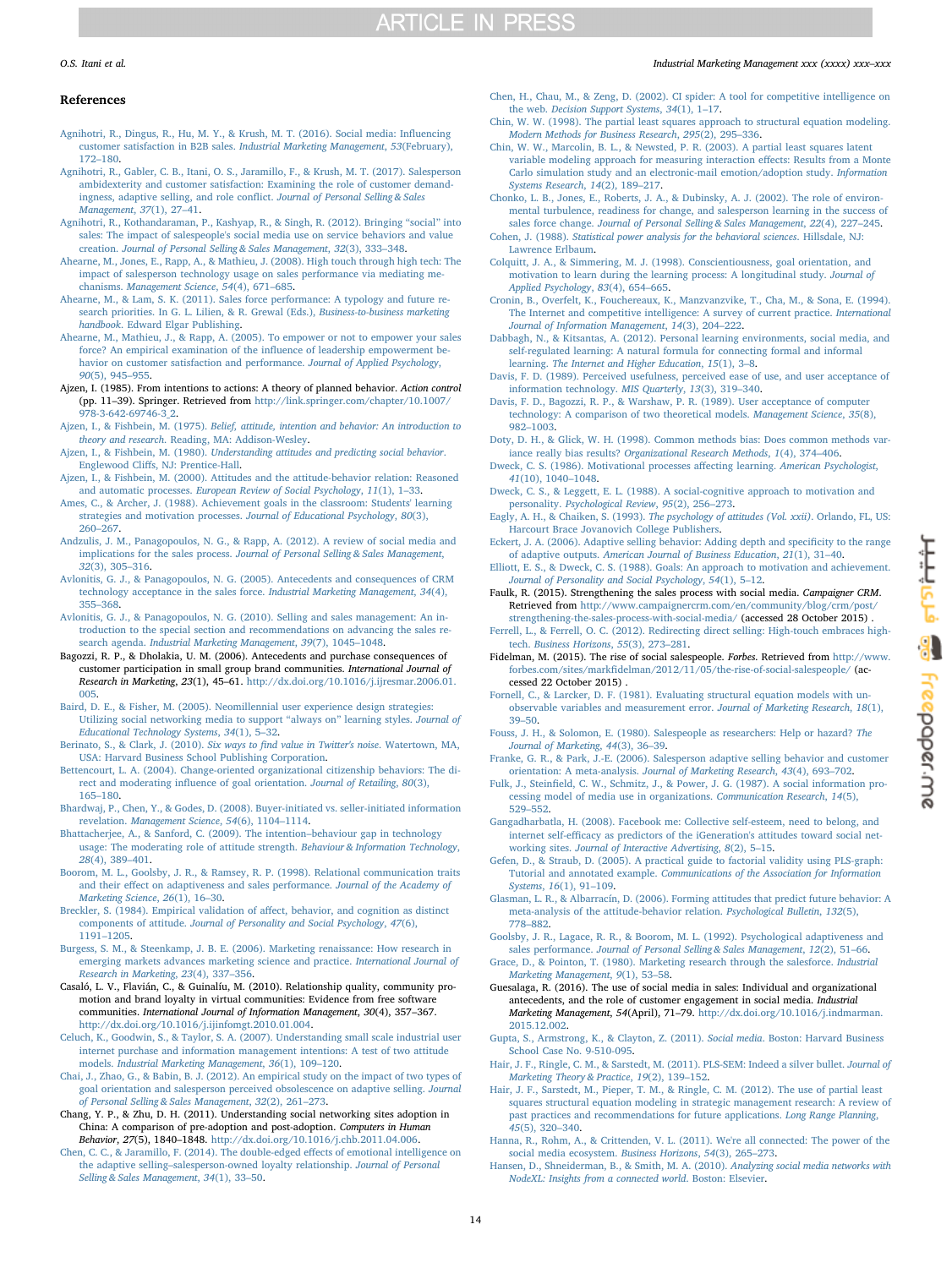<span id="page-14-23"></span>[Harris, E. G., Mowen, J. C., & Brown, T. J. \(2005\). Re-examining salesperson goal or](http://refhub.elsevier.com/S0019-8501(17)30482-0/rf0310)ientations: Personality infl[uencers, customer orientation, and work satisfaction.](http://refhub.elsevier.com/S0019-8501(17)30482-0/rf0310) [Journal of the Academy of Marketing Science](http://refhub.elsevier.com/S0019-8501(17)30482-0/rf0310), 33(1), 19–35.

<span id="page-14-31"></span>[Harrysson, M., Metayer, E., & Sarrazin, H. \(2012\). How](http://refhub.elsevier.com/S0019-8501(17)30482-0/rf0315) "social intelligence" can guide decisions. [The McKinsey Quarterly](http://refhub.elsevier.com/S0019-8501(17)30482-0/rf0315), 4, 81–89.

Hau, Y. S., & Kim, Y.-G. (2011). Why would online gamers share their innovation-conducive knowledge in the online game user community? Integrating individual motivations and social capital perspectives. Computers in Human Behavior, 27(2), 956–970. [http://dx.doi.org/10.1016/j.chb.2010.11.022.](http://dx.doi.org/10.1016/j.chb.2010.11.022)

<span id="page-14-1"></span>[Heller Baird, C., & Parasnis, G. \(2011\). From social media to social customer relationship](http://refhub.elsevier.com/S0019-8501(17)30482-0/rf0325) management. [Strategy & Leadership](http://refhub.elsevier.com/S0019-8501(17)30482-0/rf0325), 39(5), 30–37.

<span id="page-14-16"></span>Hsu, C.-L., & Lin, J. C.-C. (2008). Acceptance of blog usage: The roles of technology acceptance, social influence and knowledge sharing motivation. Information Management, 45(1), 65–74. [http://dx.doi.org/10.1016/j.im.2007.11.001.](http://dx.doi.org/10.1016/j.im.2007.11.001)

<span id="page-14-29"></span>[Hughes, D. E., Le Bon, J., & Rapp, A. \(2013\). Gaining and leveraging customer-based](http://refhub.elsevier.com/S0019-8501(17)30482-0/rf0335) [competitive intelligence: The pivotal role of social capital and salesperson adaptive](http://refhub.elsevier.com/S0019-8501(17)30482-0/rf0335) selling skills. [Journal of the Academy of Marketing Science](http://refhub.elsevier.com/S0019-8501(17)30482-0/rf0335), 41(1), 91-110.

<span id="page-14-36"></span>[Hunter, G. K., & Perreault, W. D., Jr. \(2007\). Making sales technology e](http://refhub.elsevier.com/S0019-8501(17)30482-0/rf0340)ffective. Journal of [Marketing](http://refhub.elsevier.com/S0019-8501(17)30482-0/rf0340), 71(1), 16–34.

- <span id="page-14-14"></span>[Inks, S., Schetzle, S., & Avila, R. \(2011\). Taking the professional sales student to the](http://refhub.elsevier.com/S0019-8501(17)30482-0/rf0345) field for experiential learning. [Journal for Advancement of Marketing Education](http://refhub.elsevier.com/S0019-8501(17)30482-0/rf0345), 19(1), 35–[47](http://refhub.elsevier.com/S0019-8501(17)30482-0/rf0345).
- <span id="page-14-17"></span>[Jackson, K. M., & Trochim, W. M. \(2002\). Concept mapping as an alternative approach for](http://refhub.elsevier.com/S0019-8501(17)30482-0/rf0350) [the analysis of open-ended survey responses.](http://refhub.elsevier.com/S0019-8501(17)30482-0/rf0350) Organizational Research Methods, 5(4), 307–[336](http://refhub.elsevier.com/S0019-8501(17)30482-0/rf0350).
- <span id="page-14-40"></span>[Jaramillo, F., Locander, W. B., Spector, P. E., & Harris, E. G. \(2007\). Getting the job done:](http://refhub.elsevier.com/S0019-8501(17)30482-0/rf0355) The [moderating role of initiative on the relationship between intrinsic motivation](http://refhub.elsevier.com/S0019-8501(17)30482-0/rf0355) and adaptive selling. [Journal of Personal Selling & Sales Management](http://refhub.elsevier.com/S0019-8501(17)30482-0/rf0355), 27(1), 59–74.

<span id="page-14-18"></span>[Järvinen, J., & Taiminen, H. \(2016\). Harnessing marketing automation for B2B content](http://refhub.elsevier.com/S0019-8501(17)30482-0/rf0360) marketing. [Industrial Marketing Management](http://refhub.elsevier.com/S0019-8501(17)30482-0/rf0360), 54(April), 164–175.

- [Jasmand, C., Blazevic, V., & de Ruyter, K. \(2012\). Generating sales while providing ser](http://refhub.elsevier.com/S0019-8501(17)30482-0/rf0365)[vice: A study of customer service representatives' ambidextrous behavior.](http://refhub.elsevier.com/S0019-8501(17)30482-0/rf0365) Journal of [Marketing](http://refhub.elsevier.com/S0019-8501(17)30482-0/rf0365), 76(1), 20–37.
- <span id="page-14-3"></span>[Kaplan, A. M., & Haenlein, M. \(2010\). Users of the world, unite! The challenges and](http://refhub.elsevier.com/S0019-8501(17)30482-0/rf0370) [opportunities of Social Media.](http://refhub.elsevier.com/S0019-8501(17)30482-0/rf0370) Business Horizons, 53(1), 59–68.
- <span id="page-14-41"></span>[Keillor, B. D., Parker, R. S., & Pettijohn, C. E. \(1999\). Sales force performance satisfaction](http://refhub.elsevier.com/S0019-8501(17)30482-0/rf0375) [and aspects of relational selling: Implications for sales managers.](http://refhub.elsevier.com/S0019-8501(17)30482-0/rf0375) Journal of Marketing [Theory and Practice](http://refhub.elsevier.com/S0019-8501(17)30482-0/rf0375), 7(1), 101–115.
- <span id="page-14-43"></span>[Keillor, B. D., Parker, R. S., & Pettijohn, C. E. \(2000\). Relationship-oriented characteristics](http://refhub.elsevier.com/S0019-8501(17)30482-0/rf0380) [and individual salesperson performance.](http://refhub.elsevier.com/S0019-8501(17)30482-0/rf0380) Journal of Business & Industrial Marketing, 15[\(1\), 7](http://refhub.elsevier.com/S0019-8501(17)30482-0/rf0380)–22.
- <span id="page-14-19"></span>[Kietzmann, J. H., Hermkens, K., McCarthy, I. P., & Silvestre, B. S. \(2011\). Social media?](http://refhub.elsevier.com/S0019-8501(17)30482-0/rf0385) [Get serious! Understanding the functional building blocks of social media.](http://refhub.elsevier.com/S0019-8501(17)30482-0/rf0385) Business [Horizons](http://refhub.elsevier.com/S0019-8501(17)30482-0/rf0385), 54(3), 241–251.
- <span id="page-14-28"></span>[Kohli, A. K., & Jaworski, B. J. \(1990\). Market orientation: The construct, research pro](http://refhub.elsevier.com/S0019-8501(17)30482-0/rf0390)[positions, and managerial implications.](http://refhub.elsevier.com/S0019-8501(17)30482-0/rf0390) The Journal of Marketing, 54(2), 1–18.
- <span id="page-14-46"></span>[Kohli, A. K., Shervani, T. A., & Challagalla, G. N. \(1998\). Learning and performance or](http://refhub.elsevier.com/S0019-8501(17)30482-0/rf0395)[ientation of salespeople: The role of supervisors.](http://refhub.elsevier.com/S0019-8501(17)30482-0/rf0395) Journal of Marketing Research, 35(2), 263–[274](http://refhub.elsevier.com/S0019-8501(17)30482-0/rf0395).
- [Kraus, S. J. \(1995\). Attitudes and the prediction of behavior: A meta-analysis of the](http://refhub.elsevier.com/S0019-8501(17)30482-0/rf0400) empirical literature. [Personality and Social Psychology Bulletin](http://refhub.elsevier.com/S0019-8501(17)30482-0/rf0400), 21(1), 58–75.

<span id="page-14-7"></span>Lacoste, S. (2016). Perspectives on social media ant its use by key account managers. Industrial Marketing Management, 54(April), 33–43. [http://dx.doi.org/10.1016/j.](http://dx.doi.org/10.1016/j.indmarman.2015.12.010) [indmarman.2015.12.010.](http://dx.doi.org/10.1016/j.indmarman.2015.12.010)

- <span id="page-14-45"></span>LaPlaca, [P. J. \(2011\). Special issue on business-to-business marketing in the BRIC coun](http://refhub.elsevier.com/S0019-8501(17)30482-0/rf0410)tries. [Industrial Marketing Management](http://refhub.elsevier.com/S0019-8501(17)30482-0/rf0410), 40(1), 1–4.
- <span id="page-14-47"></span>[Le Bon, J., & Merunka, D. \(2006\). The impact of individual and managerial factors on](http://refhub.elsevier.com/S0019-8501(17)30482-0/rf0415) [salespeople's contribution to marketing intelligence activities.](http://refhub.elsevier.com/S0019-8501(17)30482-0/rf0415) International Journal of [Research in Marketing](http://refhub.elsevier.com/S0019-8501(17)30482-0/rf0415), 23(4), 395–408.
- <span id="page-14-35"></span>[Leigh, T. W., & McGraw, P. F. \(1989\). Mapping the procedural knowledge of industrial](http://refhub.elsevier.com/S0019-8501(17)30482-0/rf0420) [sales personnel: A script-theoretic investigation.](http://refhub.elsevier.com/S0019-8501(17)30482-0/rf0420) The Journal of Marketing, 53(1), 16–[34](http://refhub.elsevier.com/S0019-8501(17)30482-0/rf0420).
- <span id="page-14-2"></span>[Mangold, W. G., & Faulds, D. J. \(2009\). Social media: The new hybrid element of the](http://refhub.elsevier.com/S0019-8501(17)30482-0/rf0425) promotion mix. [Business Horizons](http://refhub.elsevier.com/S0019-8501(17)30482-0/rf0425), 52(4), 357–365.

<span id="page-14-27"></span>[Mariadoss, B. J., Milewicz, C., Lee, S., & Sahaym, A. \(2014\). Salesperson competitive](http://refhub.elsevier.com/S0019-8501(17)30482-0/rf0430) [intelligence and performance: The role of product knowledge and sales force auto](http://refhub.elsevier.com/S0019-8501(17)30482-0/rf0430)mation usage. [Industrial Marketing Management](http://refhub.elsevier.com/S0019-8501(17)30482-0/rf0430), 43(1), 136–145.

<span id="page-14-34"></span>[Marks, R., Vorhies, D. W., & Badovick, G. J. \(1996\). A psychometric evaluation of the](http://refhub.elsevier.com/S0019-8501(17)30482-0/rf0435) [ADAPTS scale: A critique and recommendations.](http://refhub.elsevier.com/S0019-8501(17)30482-0/rf0435) The Journal of Personal Selling and [Sales Management](http://refhub.elsevier.com/S0019-8501(17)30482-0/rf0435), 16(4), 53–65.

[Marshall, G. W., Moncrief, W. C., & Lassk, F. G. \(1999\). The current state of sales force](http://refhub.elsevier.com/S0019-8501(17)30482-0/rf0440) activities. [Industrial Marketing Management](http://refhub.elsevier.com/S0019-8501(17)30482-0/rf0440), 28(1), 87–98.

<span id="page-14-8"></span>[Marshall, G. W., Moncrief, W. C., Rudd, J. M., & Lee, N. \(2012\). Revolution in sales: The](http://refhub.elsevier.com/S0019-8501(17)30482-0/rf0445) [impact of social media and related technology on the selling environment.](http://refhub.elsevier.com/S0019-8501(17)30482-0/rf0445) Journal of [Personal Selling & Sales Management](http://refhub.elsevier.com/S0019-8501(17)30482-0/rf0445), 32(3), 349–363.

<span id="page-14-11"></span>[Michaelidou, N., Siamagka, N. T., & Christodoulides, G. \(2011\). Usage, barriers and](http://refhub.elsevier.com/S0019-8501(17)30482-0/rf0450) [measurement of social media marketing: An exploratory investigation of small and](http://refhub.elsevier.com/S0019-8501(17)30482-0/rf0450) medium B2B brands. [Industrial Marketing Management](http://refhub.elsevier.com/S0019-8501(17)30482-0/rf0450), 40(7), 1153–1159.

<span id="page-14-6"></span>[Moncrief, W. C., Marshall, G. W., & Rudd, J. M. \(2015\). Social media and related tech](http://refhub.elsevier.com/S0019-8501(17)30482-0/rf0455)[nology: Drivers of change in managing the contemporary sales force.](http://refhub.elsevier.com/S0019-8501(17)30482-0/rf0455) Business [Horizons](http://refhub.elsevier.com/S0019-8501(17)30482-0/rf0455), 58(1), 45–55.

<span id="page-14-15"></span>[Moore, J. N., Raymond, M. A., & Hopkins, C. D. \(2015\). Social selling: A comparison of](http://refhub.elsevier.com/S0019-8501(17)30482-0/rf0460) [social media usage across process stage, markets, and sales job functions.](http://refhub.elsevier.com/S0019-8501(17)30482-0/rf0460) Journal of [Marketing Theory & Practice](http://refhub.elsevier.com/S0019-8501(17)30482-0/rf0460), 23(1), 1–20.

<span id="page-14-13"></span>[Mun, Y. Y., & Hwang, Y. \(2003\). Predicting the use of web-based information systems:](http://refhub.elsevier.com/S0019-8501(17)30482-0/rf0465) Self-effi[cacy, enjoyment, learning goal orientation, and the technology acceptance](http://refhub.elsevier.com/S0019-8501(17)30482-0/rf0465)

## O.S. Itani et al. *Industrial Marketing Management xxx (xxxx) xxx–xxx*

model. [International Journal of Human-Computer Studies](http://refhub.elsevier.com/S0019-8501(17)30482-0/rf0465), 59(4), 431–449.

- <span id="page-14-21"></span>[Ngai, E. W., Tao, S. S., & Moon, K. K. \(2015\). Social media research: Theories, constructs,](http://refhub.elsevier.com/S0019-8501(17)30482-0/rf0470) and conceptual frameworks. [International Journal of Information Management](http://refhub.elsevier.com/S0019-8501(17)30482-0/rf0470), 35(1), 33–[44](http://refhub.elsevier.com/S0019-8501(17)30482-0/rf0470).
- <span id="page-14-0"></span>O'Reilly, T., & Battelle, J. (2009). Web squared: Web 2.0 five years on. O'Reilly Media, Inc.. Retrieved from [http://assets.en.oreilly.com/1/event/28/web2009\\_websquared](http://assets.en.oreilly.com/1/event/28/web2009_websquared-whitepaper.pdf)[whitepaper.pdf](http://assets.en.oreilly.com/1/event/28/web2009_websquared-whitepaper.pdf) (retrieved 09.09.2015) .
- <span id="page-14-42"></span>Park, J. E., & Deitz, G. D. (2006). The eff[ect of working relationship quality on salesperson](http://refhub.elsevier.com/S0019-8501(17)30482-0/rf0480) [performance and job satisfaction: Adaptive selling behavior in Korean automobile](http://refhub.elsevier.com/S0019-8501(17)30482-0/rf0480) sales representatives. [Journal of Business Research](http://refhub.elsevier.com/S0019-8501(17)30482-0/rf0480), 59(2), 204-213.
- <span id="page-14-49"></span>[Park, J. E., & Holloway, B. B. \(2003\). Adaptive selling behavior revisited: An empirical](http://refhub.elsevier.com/S0019-8501(17)30482-0/rf0485) [examination of learning orientation, sales performance, and job satisfaction.](http://refhub.elsevier.com/S0019-8501(17)30482-0/rf0485) Journal [of Personal Selling & Sales Management](http://refhub.elsevier.com/S0019-8501(17)30482-0/rf0485), 23(3), 239–251.
- <span id="page-14-33"></span>[Park, J. E., Kim, J., Dubinsky, A. J., & Lee, H. \(2010\). How does sales force automation](http://refhub.elsevier.com/S0019-8501(17)30482-0/rf0490) infl[uence relationship quality and performance? The mediating roles of learning and](http://refhub.elsevier.com/S0019-8501(17)30482-0/rf0490) selling behaviors. [Industrial Marketing Management](http://refhub.elsevier.com/S0019-8501(17)30482-0/rf0490), 39(7), 1128–1138.
- <span id="page-14-24"></span>[Payne, S. C., Youngcourt, S. S., & Beaubien, J. M. \(2007\). A meta-analytic examination of](http://refhub.elsevier.com/S0019-8501(17)30482-0/rf0495) [the goal orientation nomological net.](http://refhub.elsevier.com/S0019-8501(17)30482-0/rf0495) Journal of Applied Psychology, 92(1), 128.
- <span id="page-14-5"></span>PeopleLinx. The state of social selling: 2015 survey results, accessed October 22, 2015. (2015). Retrieved from <http://peoplelinx.com/social-selling-survey/> (accessed 03 November 2015) .
- [Pettijohn, C. E., Pettijohn, L. S., Taylor, A. J., & Keillor, B. D. \(2000\). Adaptive selling and](http://refhub.elsevier.com/S0019-8501(17)30482-0/rf0505) [sales performance: An empirical examination.](http://refhub.elsevier.com/S0019-8501(17)30482-0/rf0505) Journal of Applied Business Research, 16[\(1\), 91](http://refhub.elsevier.com/S0019-8501(17)30482-0/rf0505)–111.
- <span id="page-14-53"></span>Podsakoff[, P. M., MacKenzie, S. B., Lee, J.-Y., & Podsako](http://refhub.elsevier.com/S0019-8501(17)30482-0/rf0510)ff, N. P. (2003). Common method [biases in behavioral research: A critical review of the literature and recommended](http://refhub.elsevier.com/S0019-8501(17)30482-0/rf0510) remedies. Journal [of Applied Psychology](http://refhub.elsevier.com/S0019-8501(17)30482-0/rf0510), 88(5), 879–903.
- <span id="page-14-50"></span>[Porter, S. S., & Inks, L. W. \(2000\). Cognitive complexity and salesperson adaptability: An](http://refhub.elsevier.com/S0019-8501(17)30482-0/rf0515) exploratory investigation. [Journal of Personal Selling & Sales Management](http://refhub.elsevier.com/S0019-8501(17)30482-0/rf0515), 20(1), 15–[21](http://refhub.elsevier.com/S0019-8501(17)30482-0/rf0515).
- <span id="page-14-44"></span>[Porter, S. S., Wiener, J. L., & Frankwick, G. L. \(2003\). The moderating e](http://refhub.elsevier.com/S0019-8501(17)30482-0/rf0520)ffect of selling [situation on the adaptive selling strategy](http://refhub.elsevier.com/S0019-8501(17)30482-0/rf0520)–selling effectiveness relationship. Journal of [Business Research](http://refhub.elsevier.com/S0019-8501(17)30482-0/rf0520), 56(4), 275–281.
- [Pulakos, E. D., Arad, S., Donovan, M. A., & Plamondon, K. E. \(2000\). Adaptability in the](http://refhub.elsevier.com/S0019-8501(17)30482-0/rf0525) [workplace: Development of a taxonomy of adaptive performance.](http://refhub.elsevier.com/S0019-8501(17)30482-0/rf0525) Journal of Applied [Psychology](http://refhub.elsevier.com/S0019-8501(17)30482-0/rf0525), 85(4), 612–624.
- <span id="page-14-4"></span>[Quinton, S., & Wilson, D. \(2016\). Tensions and ties in social media networks: Towards a](http://refhub.elsevier.com/S0019-8501(17)30482-0/rf0530) [model of understanding business relationship development and business performance](http://refhub.elsevier.com/S0019-8501(17)30482-0/rf0530) [enhancement through the use of LinkedIn.](http://refhub.elsevier.com/S0019-8501(17)30482-0/rf0530) Industrial Marketing Management, 54[\(April\), 15](http://refhub.elsevier.com/S0019-8501(17)30482-0/rf0530)–24.
- <span id="page-14-32"></span>[Rapp, A., Agnihotri, R., & Baker, T. L. \(2011\). Conceptualizing salesperson competitive](http://refhub.elsevier.com/S0019-8501(17)30482-0/rf0535) [intelligence: An individual-level perspective.](http://refhub.elsevier.com/S0019-8501(17)30482-0/rf0535) Journal of Personal Selling & Sales [Management](http://refhub.elsevier.com/S0019-8501(17)30482-0/rf0535), 31(2), 141–155.
- <span id="page-14-30"></span>[Rapp, A., Agnihotri, R., Baker, T. L., & Andzulis, J. M. \(2015\). Competitive intelligence](http://refhub.elsevier.com/S0019-8501(17)30482-0/rf0540) [collection and use by sales and service representatives: How managers' recognition](http://refhub.elsevier.com/S0019-8501(17)30482-0/rf0540) [and autonomy moderate individual performance.](http://refhub.elsevier.com/S0019-8501(17)30482-0/rf0540) Journal of the Academy of Marketing Science, 43[\(3\), 357](http://refhub.elsevier.com/S0019-8501(17)30482-0/rf0540)–374.
- <span id="page-14-38"></span>[Rapp, A., Agnihotri, R., & Forbes, L. P. \(2008\). The sales force technology](http://refhub.elsevier.com/S0019-8501(17)30482-0/rf0545)–performance [chain: The role of adaptive selling and e](http://refhub.elsevier.com/S0019-8501(17)30482-0/rf0545)ffort. Journal of Personal Selling & Sales [Management](http://refhub.elsevier.com/S0019-8501(17)30482-0/rf0545), 28(4), 335–350.
- <span id="page-14-9"></span>Rapp, A., Beitelspacher, L., Grewal, D., & Hughes, D. (2013). Understanding social media effects across seller, retailer, and consumer interactions. Journal of the Academy of Marketing Science, 41(5), 547–566. <http://dx.doi.org/10.1007/s11747-013-0326-9>.
- <span id="page-14-51"></span>Rinaldo, [S. B., Tapp, S., & Laverie, D. A. \(2011\). Learning by tweeting: Using Twitter as a](http://refhub.elsevier.com/S0019-8501(17)30482-0/rf0555) pedagogical tool. [Journal of Marketing Education](http://refhub.elsevier.com/S0019-8501(17)30482-0/rf0555), 33(2), 193–203.
- <span id="page-14-52"></span>Rindfl[eisch, A., Malter, A. J., Ganesan, S., & Moorman, C. \(2008\). Cross-sectional versus](http://refhub.elsevier.com/S0019-8501(17)30482-0/rf0560) [longitudinal survey research: Concepts,](http://refhub.elsevier.com/S0019-8501(17)30482-0/rf0560) findings, and guidelines. Journal of Marketing [Research](http://refhub.elsevier.com/S0019-8501(17)30482-0/rf0560), 45(3), 261–279.

<span id="page-14-48"></span>Ringle, C. M., Wende, S., & Will, A. (2005). SmartPLS 2.0 (beta). Hamburg. [www.](http://www.smartpls.de/) [smartpls.de.](http://www.smartpls.de/)

- <span id="page-14-37"></span>[Robinson, L., Jr., Marshall, G. W., & Stamps, M. B. \(2005\). An empirical investigation of](http://refhub.elsevier.com/S0019-8501(17)30482-0/rf0570) technology acceptance in a field sales force setting. [Industrial Marketing Management](http://refhub.elsevier.com/S0019-8501(17)30482-0/rf0570), 34[\(4\), 407](http://refhub.elsevier.com/S0019-8501(17)30482-0/rf0570)–415.
- <span id="page-14-20"></span>[Rodriguez, M., Peterson, R. M., & Krishnan, V. \(2012\). Social media's in](http://refhub.elsevier.com/S0019-8501(17)30482-0/rf0575)fluence on [business-to-business sales performance.](http://refhub.elsevier.com/S0019-8501(17)30482-0/rf0575) Journal of Personal Selling & Sales [Management](http://refhub.elsevier.com/S0019-8501(17)30482-0/rf0575), 32(3), 365–378.
- <span id="page-14-12"></span>[Rollins, M., Nickell, D., & Wei, J. \(2014\). Understanding salespeople's learning experi](http://refhub.elsevier.com/S0019-8501(17)30482-0/rf0580)[ences through blogging: A social learning approach.](http://refhub.elsevier.com/S0019-8501(17)30482-0/rf0580) Industrial Marketing Management, 43[\(6\), 1063](http://refhub.elsevier.com/S0019-8501(17)30482-0/rf0580)–1069.
- <span id="page-14-39"></span>[Román, S., & Iacobucci, D. \(2010\). Antecedents and consequences of adaptive selling](http://refhub.elsevier.com/S0019-8501(17)30482-0/rf0585) confi[dence and behavior: A dyadic analysis of salespeople and their customers.](http://refhub.elsevier.com/S0019-8501(17)30482-0/rf0585) [Journal of the Academy of Marketing Science](http://refhub.elsevier.com/S0019-8501(17)30482-0/rf0585), 38(3), 363–382.
- <span id="page-14-22"></span>Salancik, G. R., & Pfeff[er, J. \(1978\). A social information processing approach to job](http://refhub.elsevier.com/S0019-8501(17)30482-0/rf0590) attitudes and task design. [Administrative Science Quarterly](http://refhub.elsevier.com/S0019-8501(17)30482-0/rf0590), 23(2), 224–253.
- <span id="page-14-25"></span>[Schilling, M. A. \(2002\). Technology success and failure in winner-take-all markets: The](http://refhub.elsevier.com/S0019-8501(17)30482-0/rf0595) [impact of learning orientation, timing, and network externalities.](http://refhub.elsevier.com/S0019-8501(17)30482-0/rf0595) Academy of [Management Journal](http://refhub.elsevier.com/S0019-8501(17)30482-0/rf0595), 45(2), 387–398.
- <span id="page-14-26"></span>[Seijts, G. H., Latham, G. P., Tasa, K., & Latham, B. W. \(2004\). Goal setting and goal](http://refhub.elsevier.com/S0019-8501(17)30482-0/rf0600) [orientation: An integration of two di](http://refhub.elsevier.com/S0019-8501(17)30482-0/rf0600)fferent yet related literatures. Academy of [Management Journal](http://refhub.elsevier.com/S0019-8501(17)30482-0/rf0600), 47(2), 227–239.
- <span id="page-14-10"></span>Singaraju, [S. P., Nguyen, Q. A., Niininen, O., & Sullivan-Mort, G. \(2016\). Social media and](http://refhub.elsevier.com/S0019-8501(17)30482-0/rf0605) [value co-creation in multi-stakeholder systems: A resource integration approach.](http://refhub.elsevier.com/S0019-8501(17)30482-0/rf0605) [Industrial Marketing Management](http://refhub.elsevier.com/S0019-8501(17)30482-0/rf0605), 54(April), 44–55.
- Smith, J. (2014). How to use social media to make sales. Forbes. Retrieved from [http://](http://www.forbes.com/sites/jacquelynsmith/2014/01/10/how-to-use-social-media-to-make-sales-2014/) [www.forbes.com/sites/jacquelynsmith/2014/01/10/how-to-use-social-media-to](http://www.forbes.com/sites/jacquelynsmith/2014/01/10/how-to-use-social-media-to-make-sales-2014/)[make-sales-2014/](http://www.forbes.com/sites/jacquelynsmith/2014/01/10/how-to-use-social-media-to-make-sales-2014/) (retrieved 22 October 2015) .